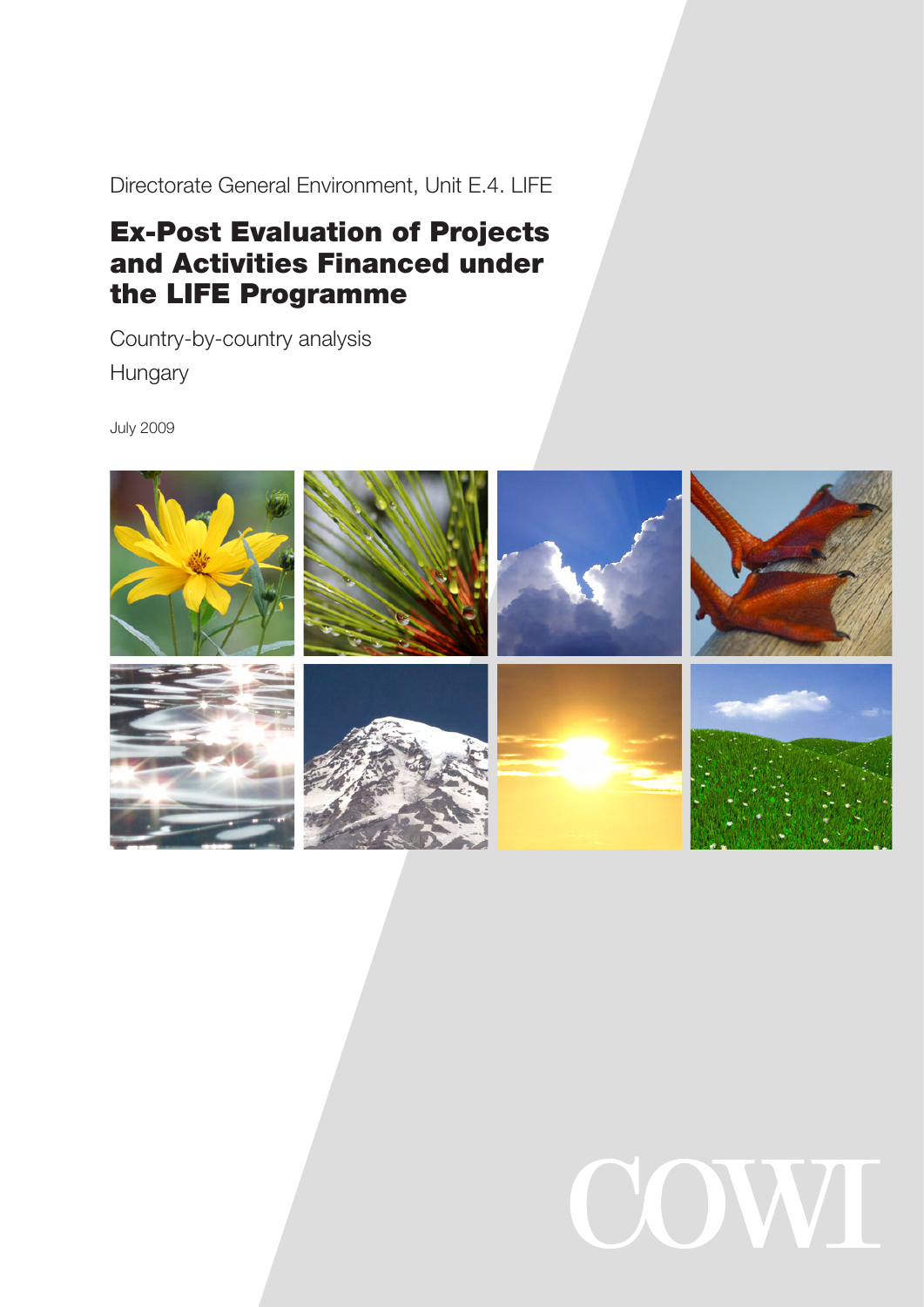

**COWI A/S** 

**Parallelvej 2 DK-2800 Kongens Lyngby Denmark** 

**Tel +45 45 97 22 11 Fax +45 45 97 22 12 www.cowi.com** 

Directorate General Environment, Unit E.4. LIFE

# Ex-Post Evaluation of Projects and Activities Financed under the LIFE Programme

Country-by-country analysis

Hungary

July 2009

Document no. 7-3 Hungary Version 1 Date of issue July.2009 Prepared BIM, IL Checked BIM, TIH, IL Approved BIM

This report has been prepared as a result of an independent evaluation by COWI being contracted by the Directorate General Environment

**The views expressed are those of the Consultant and do not necessarily reflect those of the European Commission.**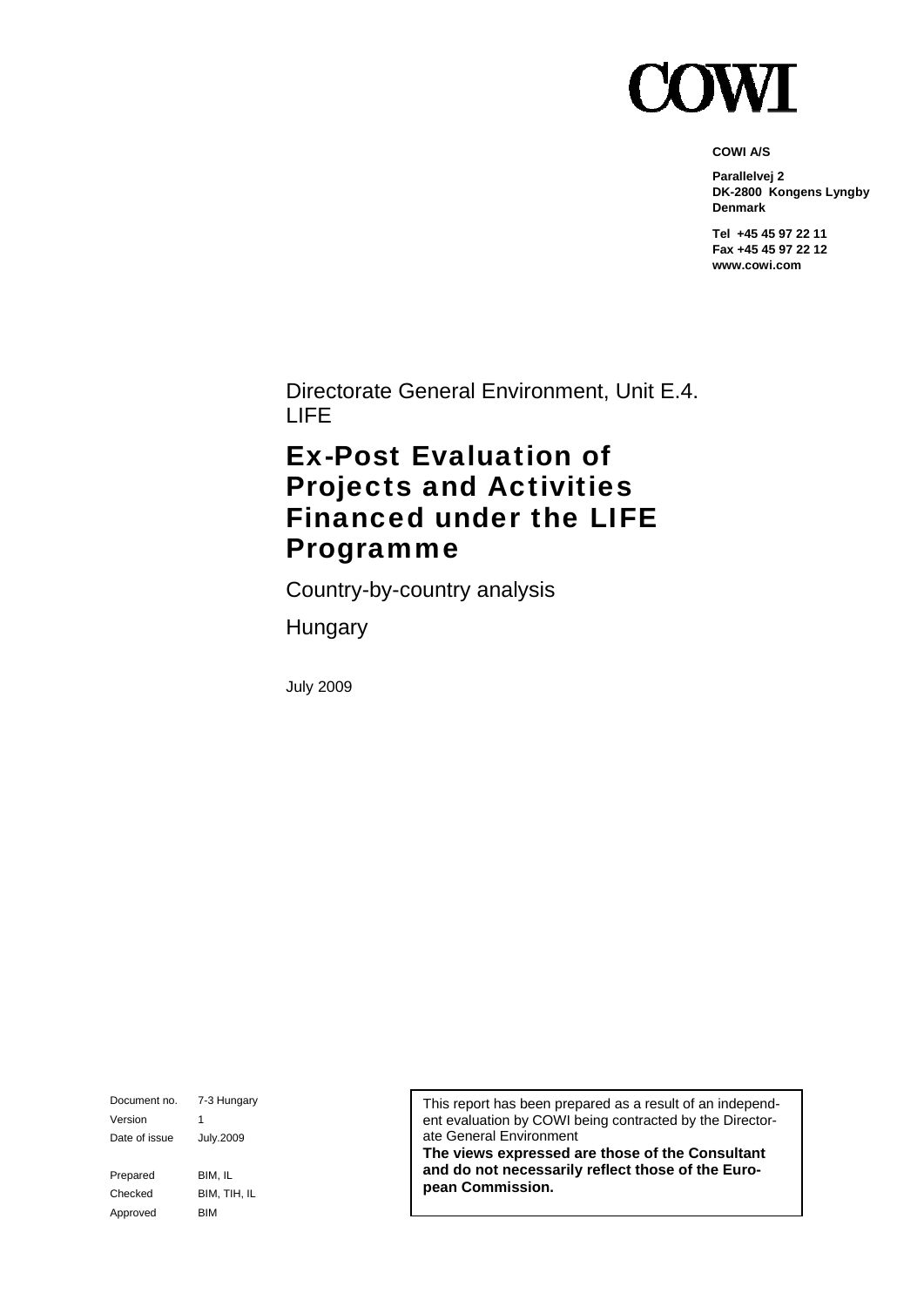# Table of Contents

| 1              | <b>Executive summary</b>                     | $\mathbf{2}$ |
|----------------|----------------------------------------------|--------------|
| $\overline{2}$ | <b>Introduction</b>                          | $\mathbf{2}$ |
| 3              | <b>Environmental policy overview</b>         | $\mathbf{2}$ |
| 4              | <b>Overview of LIFE projects in Hungary</b>  | 3            |
| 5              | <b>Effects of projects implemented</b>       | 4            |
| 5.1            | Results and impacts for Nature projects      | 4            |
| 5.2            | Results and impacts for Environment projects | 4            |
| 6              | The effectiveness of projects                | 5            |
| $\overline{7}$ | The sustainability of projects               | 5            |
| 8              | The utility of projects                      | 6            |

# Table of Appendices

| Appendix 1 | Comprehensive overview of LIFE Projects in Hungary     |
|------------|--------------------------------------------------------|
| Appendix 2 | Summary tables on LIFE Environment projects in Hungary |
| Appendix 3 | Summary tables on LIFE Nature projects in Hungary      |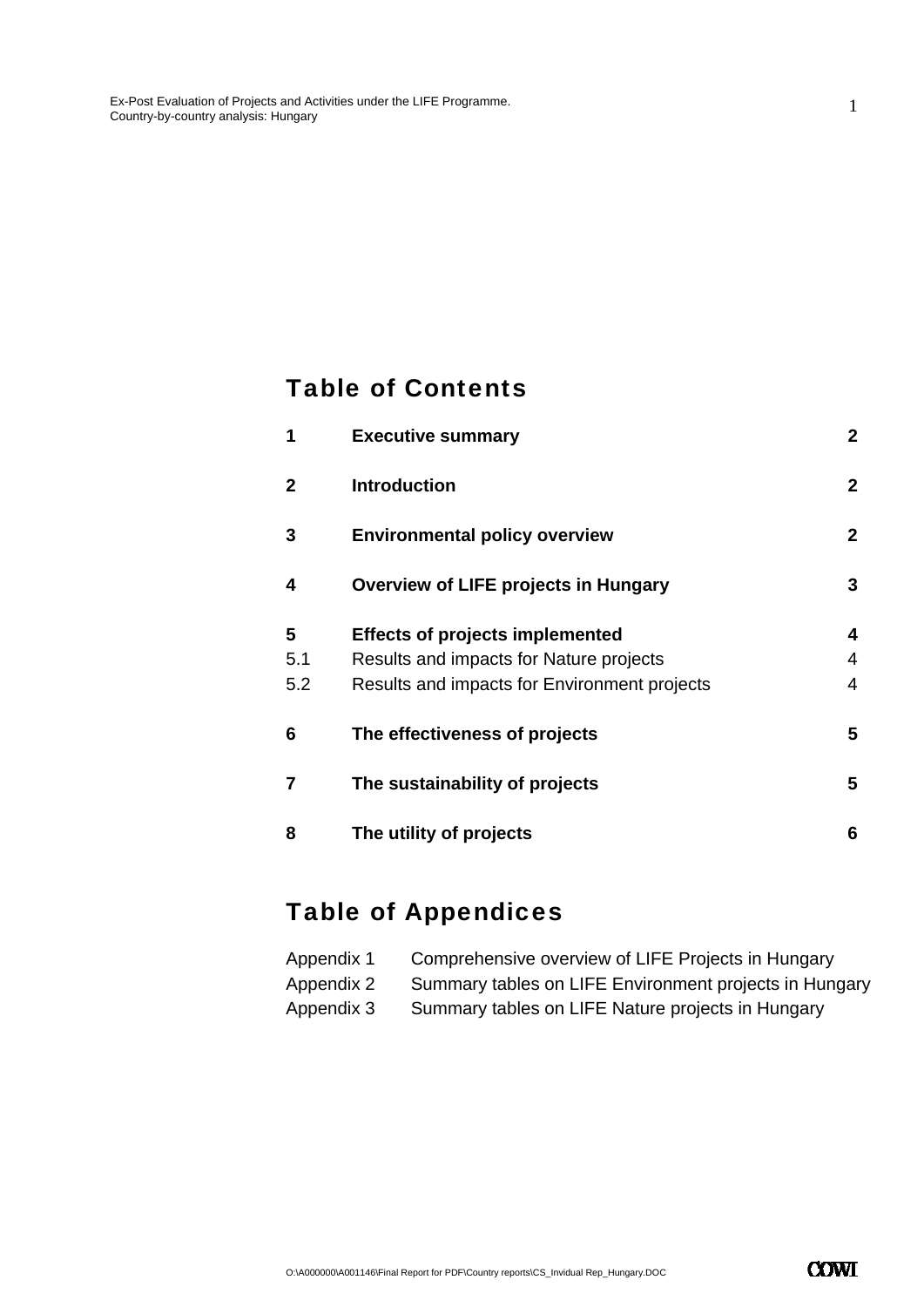## **1 Executive summary**

Between 1996 and 2006, the LIFE Programme co-financed 31 projects in Hungary including 16 Nature projects and 15 Environment projects. A major result of the Nature projects was the high contribution to species conservation. In the case of the Environment projects, a major result was the adoption of new inventions/innovations. The effectiveness of Environment and Nature projects is assessed as high. The sustainability of LIFE Nature projects is assessed as medium while sustainability of Environment projects was lower. Hungarian LIFE projects have addressed numerous aims set forth in the 6th EAP.

# **2 Introduction**

This country report on the implementation of the LIFE Programme in Hungary is part of the overall expost evaluation of the LIFE Programme. The evaluation was commissioned in July 2008 and covers all LIFE projects initiated throughout the period 1996-2006. The overall objective of the evaluation is to assess the relevance and impact of the activities and projects financed under the LIFE Programme. The evaluation comprises country studies in all Member States, except Bulgaria, which has never had any LIFE projects. This report documents the analysis carried out concerning the implementation of the LIFE Programme in Hungary. The ex-post evaluation focuses on assessing the effect of the LIFE Programme on Europe's nature and environment through looking at results and impacts of LIFE projects implemented under the Nature (NAT) and Environment (ENV) components. The results and impacts have further been assessed along three main evaluation criteria:

- Effectiveness, i.e. the extent to which planned objectives have been reached;
- Sustainability, i.e. the extent to which positive impacts have continued or are likely to continue;
- Utility, i.e. the extent to which impacts address key environmental needs and priorities in the EU and for the stakeholders concerned.

# **3 Environmental policy overview**

The Hungarian National Sustainable Development Strategy (NSDS) was approved by the government in July 2007. The main objective of the strategy is to help shift domestic, social, economic, and environmental processes (i.e. Hungary's development) on to a course which is sustainable over both medium and long-term periods. The strategy is based on ten main principles, has four main objectives and identifies 11 priorities. The aims directly related to environment and nature are; a) to protect natural resources b) to combat climate change c) to establish sustainable water management (see Box 1).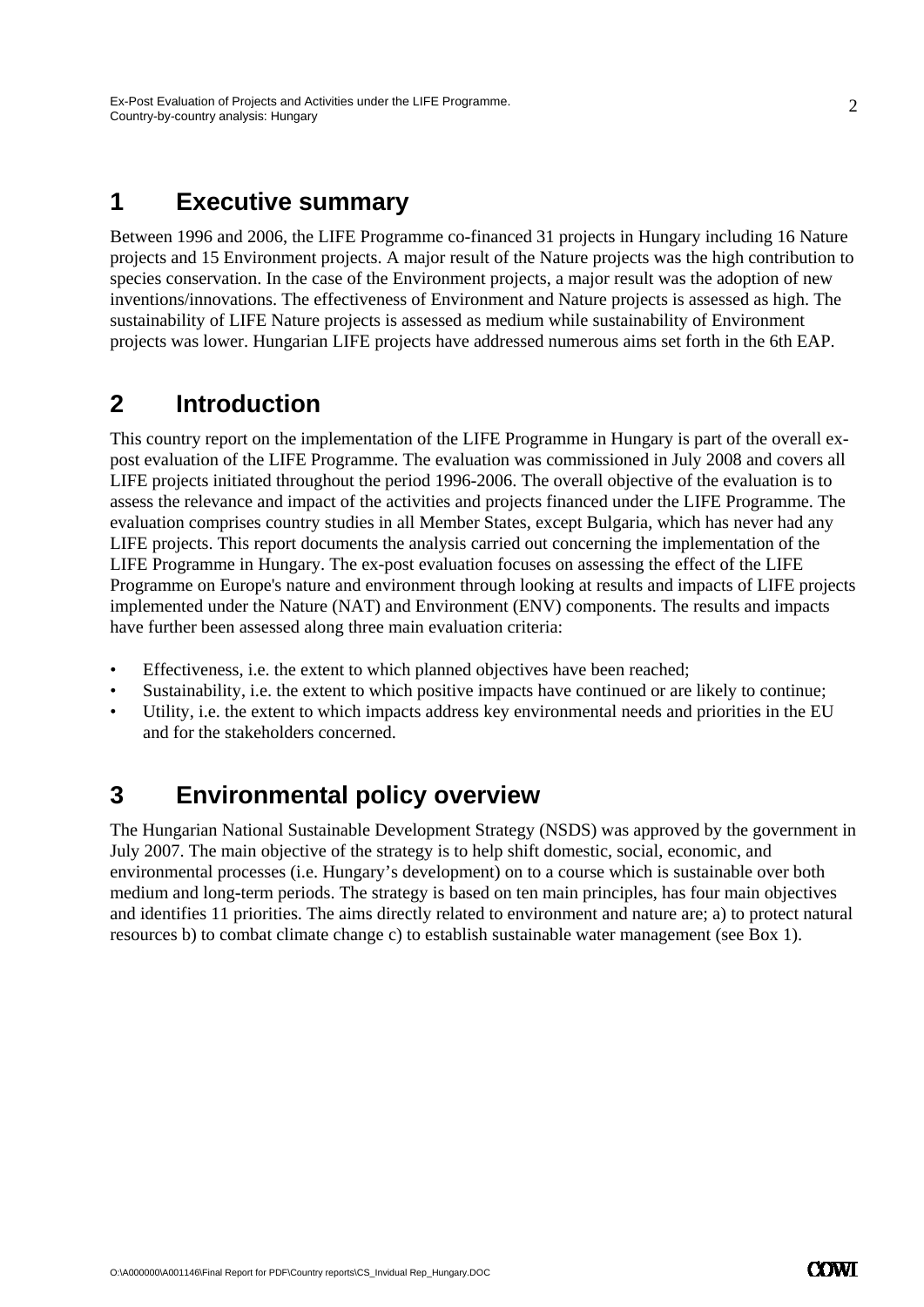#### *Box 1 Priorities related to environment and nature in Hungary's Sustainable Development Strategy*

#### **a) Protection of natural values**

These are the tools for preserving the viability of natural systems: the active protection of natural resources; the integration all sectors of the economy; institutional support for protection measures; attitude and way-of-life changes and public participation.

#### **b) Reducing activities enhancing the threat of climate change and adaptation to climate change**

The goal is to reduce the emission of greenhouse gases into the atmosphere; to increase sinks; to prepare for and adapt to the impacts of changing weather and climate patterns. This involves preparing for expected changes; forecasting; prevention; mitigating damages and becoming more effective in restoring damage.

#### **c) Creating sustainable water management**

Sustainable goals include: the coordination of natural and artificial water cycles in terms of quality and quantity; developing a regime for sustainable management in renewing subsurface water reserves; providing clean drinking water; providing adequate sewerage and waste water treatment services; avoiding water pollution and providing enough water for natural habitats. To this end, Hungary should also attempt to create and operate a regime for integrated water management.

# **4 Overview of LIFE projects in Hungary**

During the period 1996 to 2006, the LIFE Programme co-financed 31 projects in Hungary including 16 Nature projects and 15 Environment projects. A table providing a full of the projects is provided in Appendix 1. Table 4.1 provides a brief summary. More summary tables are included in Appendix 2 and Appendix 3.

|               | Number of<br>projects | Total LIFE con-<br>tribution (million<br>EUR) | Main themes cov-<br>ered <sup>'</sup>               | Average LIFE contri-<br>bution per project<br>(million EUR) | Average project<br>duration (years) |
|---------------|-----------------------|-----------------------------------------------|-----------------------------------------------------|-------------------------------------------------------------|-------------------------------------|
| Environment   | 15                    | 8.7                                           | Natural resources<br>and waste, Water<br>(each 40%) | 0.6                                                         | 3.2                                 |
| <b>Nature</b> | 16                    | 12.8                                          | Habitats (68%)                                      | 0.8                                                         | 4.4                                 |

*Table 4.1 Overview of LIFE projects 1996-2006 in Hungary* 

Source: BUTLER

-

The **LIFE Environment** projects, co-financed by the LIFE Programme, are mainly related to water and waste management, eco-management and climate-friendly technologies. Approximately half of the projects are public, and the other half are private. The typical beneficiaries are SMEs (6 projects).

The **LIFE Nature** projects, co-financed by the LIFE Programme during 1996-2006, mainly comprise projects on the conservation of birds and habitats such as marshes and grasslands. The major beneficiary was the National park directorate, accounting for ten projects in total.

<sup>&</sup>lt;sup>1</sup> For the purpose of this evaluation, the LIFE projects were categorised according to the thematic structure of the LIFE+ Programme (ref. Regulation EC No. 614/2007, Annex II). The themes included for LIFE Nature: Habitat Directive, Birds Directive and Biodiversity. For LIFE Environment: Climate change, air, water, soil, forests, natural resources and waste, chemicals, urban environment, strategic approaches.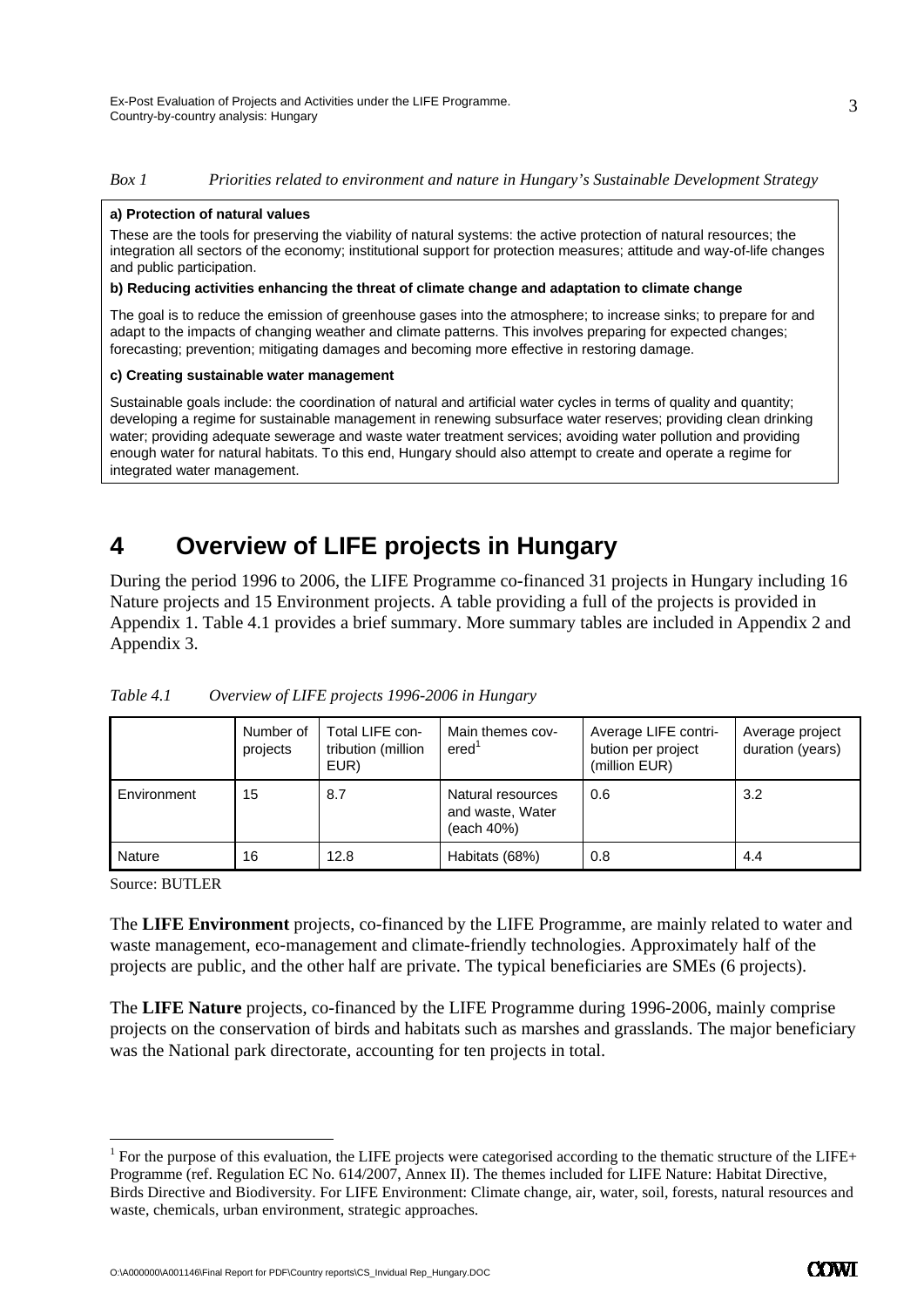# **5 Effects of projects implemented**

### **5.1 Results and impacts for Nature projects**

Hungarian Nature projects mainly aim at restoring and conserving threatened natural habitats and protected species in Hungary. It focuses on habitats and species found in the EU-wide Natura 2000 network. Based on project summaries the main results and impacts of projects related to species preservation include the foundation of a base for the long term conservation of several species in Hungary, such as the imperial eagle, angelica palustris, wolf and lynx, great bustard, meadow viper and red-footed falcon. The degree of support given provided an important incentive for each species mentioned above. The main results and impacts of projects related to habitat were the following: restoration of Pannonic salt steppe and salt marshes, and the contribution to habitat management and restoration of Pannonic grasslands. The projects contributed significantly to the development of areas registered as Natura 2000 designated areas.

LIFE projects contributed to the development of action plans and programmes (a series of national species conservation action plans [SCAP] for the wolf and lynx; a comprehensive management plans focusing on the requirements of Angelica palustris and a comprehensive monitoring programme and Predator management Plan in relation with Otis tarda). In addition, guidelines were prepared for the management of preservation of the Hungarian meadow viper. Some projects also brought about legal changes (in the case of the project regarding the conservation of large carnivores, the legal protection status of the wolf to "strictly protected" has been updated).

Most of LIFE Nature projects are related to Natura 2000 areas, but data sources (project studies and interviews with key national and monitoring experts) provided little information about the size of the Natura 2000 areas affected by LIFE projects in Hungary. Based on project summaries, the implemented LIFE projects have also contributed to the development of environmental management systems including the Natura 2000 management system (e.g. a GIS database has been developed to record and evaluate the distribution of wolf and lynx; an imperial eagle management plan and a map about 700 km<sup>2</sup> of imperial eagle habitat has been created; sustainable management practices have been applied to the rehabilitated steppes and marshes and scientific monitoring has been put in place in order to establish the basis for the long-term maintenance of the rehabilitated areas [Central Bereg Plain]). Nature conservation projects accumulated experiences in relation to project management and induced knowledge transfer among projects. The successful implementation of the projects also led to greater public awareness of conservation and of the role of the Natura 2000 network.

### **5.2 Results and impacts for Environment projects**

Hungarian environmental projects implemented within the framework of the LIFE Funds mainly aim at supporting innovative environmental demonstration projects. As the projects supported through the Environment component are extremely diverse, it is difficult to sum them up in a common assessment. Based on the opinion of the monitor the projects have been divided and evaluated in two groups (See Annex 1 in Appendix 33):

The projects also contributed to the dissemination of data to the general public on various issues, thereby allowing them to form an opinion and influence the decision-making process (as in relation to ozone and the atmosphere). LIFE projects contributed significantly to the development of action plans and guidelines. An innovative Decision Support Tool (a special GIS database which collects, maintains and manages all the information from the on-going monitoring sources and makes it available together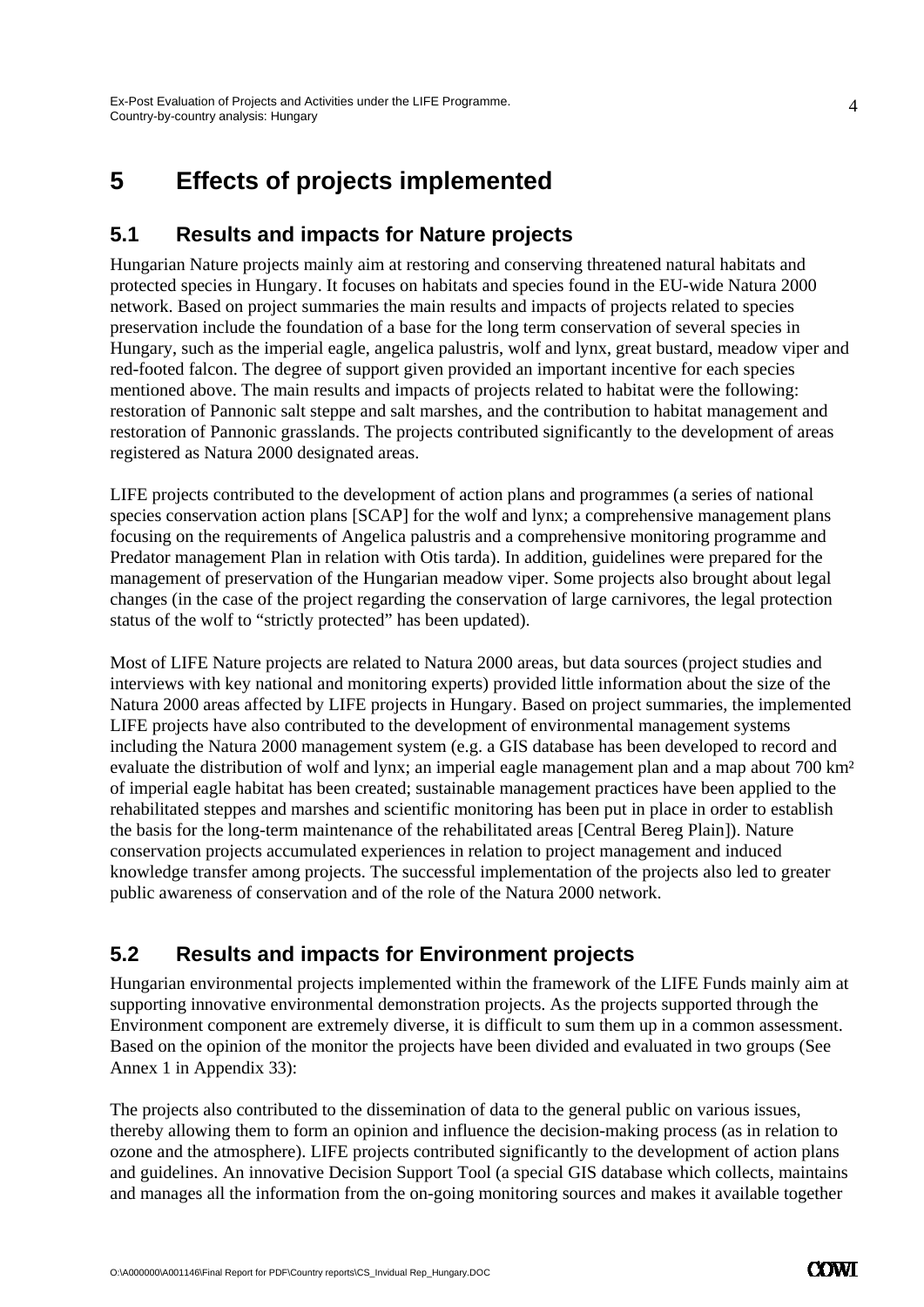with the static data on the internet) for sustainable water and land-use management planning and flow has been also elaborated.

The LIFE program supported pilot projects as well (e.g. "Selective collection of wastes of the information society" project). The "Integrated (Multi-level inundation) water management system solving flood protection, nature conservation and rural employment challenges" project demonstrates a specific model to potential users. The "Utilisation of waste ink-dust for the production of bituminous isolation plates" project aims to demonstrate the best available technology (BAT) in the field of bituminous roof material production.

# **6 The effectiveness of projects**

Effectiveness can be assessed on two levels: the project level, which compares achievements with project objectives, and the programme level, which compares achievements with LIFE Programme objectives $2$ 

For **Nature projects,** national focal point assessed the effectiveness of Nature projects at an average of 4.4 on a scale from 1-5 where five is the highest. Based on the opinion of the national coordinator the project level effectiveness of projects is assessed as high, which means that all projects are 100 per cent effective with a few exceptions (See examples in Annex 2 in Appendix 33). Knowledge transfer had an important role and there is also a strong connection between projects which had similar nature conservation objectives (See examples in Annex 2). In general, projects have delivered according to the planned objectives with few exceptions (e.g. one of the Nature projects did not entirely achieve the planned result due to legal restrictions and reduced animal activity). Effectiveness at programme level is assessed as high for nature projects, which contributed to implementation of the Birds and Habitats Directives in Hungary. An example is the project on the imperial eagle which aimed to ensure that appropriate areas for the species in Hungary would be designated 'Special Protection Areas' under the Birds Directive. Other examples are provided in Annex 2.

Concerning Hungarian **LIFE Environment** projects, national focal points and monitoring experts rated the effectiveness of Environment projects at an average of 3.3 on a scale from 1-5 where 5 is the highest. On this basis and based on project reviews, the project level effectiveness is assessed as medium. Programme level effectiveness is assessed as high for the Environment projects, based on the opinion of the monitor and review of project summaries. Environmental projects have contributed to the development of innovative and integrated techniques, but the dissemination of these techniques to a wider EU audience has been limited.

# **7 The sustainability of projects**

Most LIFE Nature projects were able to generate long term effects. The sustainability of LIFE Nature projects is assessed as medium. The degree of sustainability depends mainly on the character of the project. The main factors influencing sustainability are the purchase or long-term lease of land (on projects where land is not purchased it is harder to measure and/or influence the projects' sustainability);

-

<sup>&</sup>lt;sup>2</sup> Specific objective for: LIFE Nature: To contribute to the implementation of Council Directive 79/409/EEC (Birds Directive) and Council Directive 92/43/EEC (Habitats Directive); LIFE Environment: To contribute to the development of innovative and integrated techniques and methods and to the further development of Community environmental policy.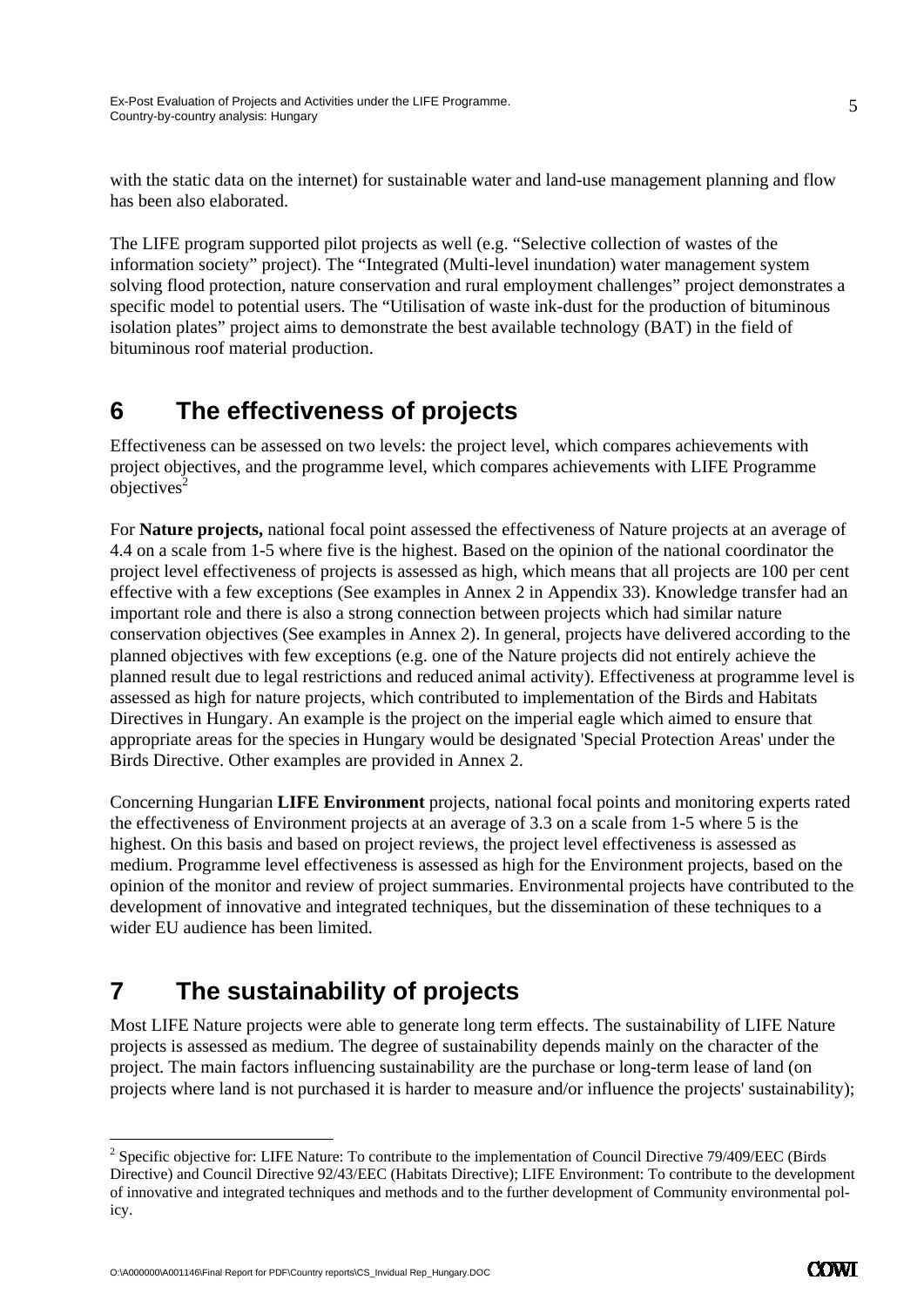the implementation of suitable non-recurring measures and wide dissemination and efficient environmental education which guarantees a higher level of sustainability.

In the case of Environment projects, sustainability is lower, as most beneficiaries were unable to guarantee additional financing after the project period. The sustainability of LIFE Environment projects is assessed as low. Sustainability depended on the beneficiary and the partners (e.g. projects involving state and regional organisations had a higher level of sustainability). In cases where the private sector is involved, market uncertainty can influence sustainability negatively, incurring greater risk.

# **8 The utility of projects**

Hungarian LIFE projects have addressed numerous goals and aims set forth in the 6th EAP. Most of the Environment projects addressed relevant and important environmental issues on both EU and national levels. The Nature projects played an important role in addressing EU and/or national-level problems and priorities in relation to nature conservation. In the eyes of the stakeholders, the LIFE-Nature program represents the major financial and technical tool in implementing the European directives on nature protection and sustainable use of nature resources. Both Environment and Nature projects have been positively evaluated among the main key players.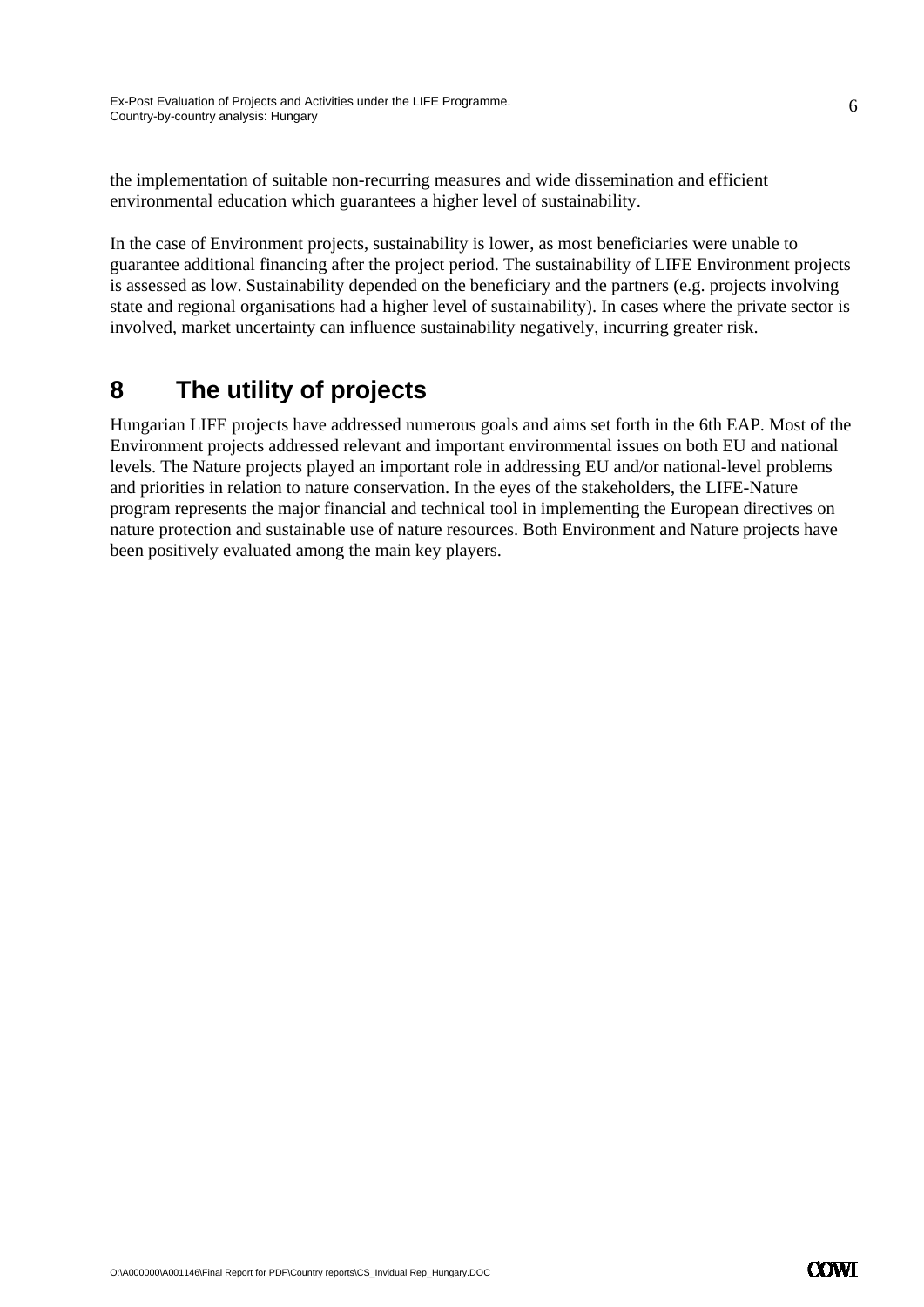# **Appendix 1 Comprehensive overview of LIFE Projects in Hungary**

In connection with the ex-post evaluation, data was extracted from the BUTLER database of the LIFE Unit. Table 1 and Table 2 below provide an overview of the information available on each project as well as the LIFE+ theme attached by the evaluation team to the project. The budget figures for LIFE co-financing do not necessarily correspond to the actual payments made.

| Id.                    | <b>Title</b>                                                                                                                                                                                             | <b>LIFE</b><br>generation | <b>Funding</b><br>year | <b>Start</b><br>year | End<br>year | <b>Total</b><br>budget<br>(EUR) | LIFE co-<br>financing<br>budget<br>(EUR) | <b>Beneficiary type</b> | <b>International</b><br>partners<br>(yes/no) | $LIFE+$<br>theme                    |
|------------------------|----------------------------------------------------------------------------------------------------------------------------------------------------------------------------------------------------------|---------------------------|------------------------|----------------------|-------------|---------------------------------|------------------------------------------|-------------------------|----------------------------------------------|-------------------------------------|
| LIFE00<br>ENV/H/000933 | Used tyres recycling                                                                                                                                                                                     | LIFE II                   | 2000                   | 2000                 | 2004        | 1,066,734                       | 246,340                                  | Development<br>agency   | <b>No</b>                                    | Natural re-<br>sources and<br>waste |
| LIFE00<br>ENV/H/000936 | Establishment and operation of<br>a regional biomonitoring net-<br>work for the assessment of air<br>quality - East Hungarian Bio-<br>monitoring Network                                                 | LIFE II                   | 2000                   | 2001                 | 2004        | 886,720                         | 431,610                                  | Public enterprise       | No                                           | Air                                 |
| LIFE02<br>ENV/H/000435 | Utilization of Hazardous Waste                                                                                                                                                                           | LIFE III                  | 2002                   | 2001                 | 2004        | 1,906,935                       | 449,826                                  | <b>SME</b>              | No                                           | Natural re-<br>sources and<br>waste |
| LIFE02<br>ENV/H/000440 | Implementation of a biogas<br>treatment unit and CO2 exploi-<br>tation unit at the Anaerobic Di-<br>gester (AD) Facility in Sajoba-<br>bony / Hungary (BiogasConvert)<br>in order to close recycling gap | LIFE III                  | 2002                   | 2002                 | 2005        | 5,368,028                       | 915,366                                  |                         | No                                           | Air                                 |
| LIFE02<br>ENV/H/000442 | Implementation of a brand-new<br>environmental-friendly innova-<br>tive technology for collecting,<br>shrinking and recycling ex-<br>tended polystyrene (EPS) waste                                      | LIFE III                  | 2002                   | 2002                 | 2004        | 605,520                         | 248,922                                  | <b>SME</b>              | No                                           | Natural re-<br>sources and<br>waste |

*Table 2 Overview of LIFE Environment Projects in Hungary*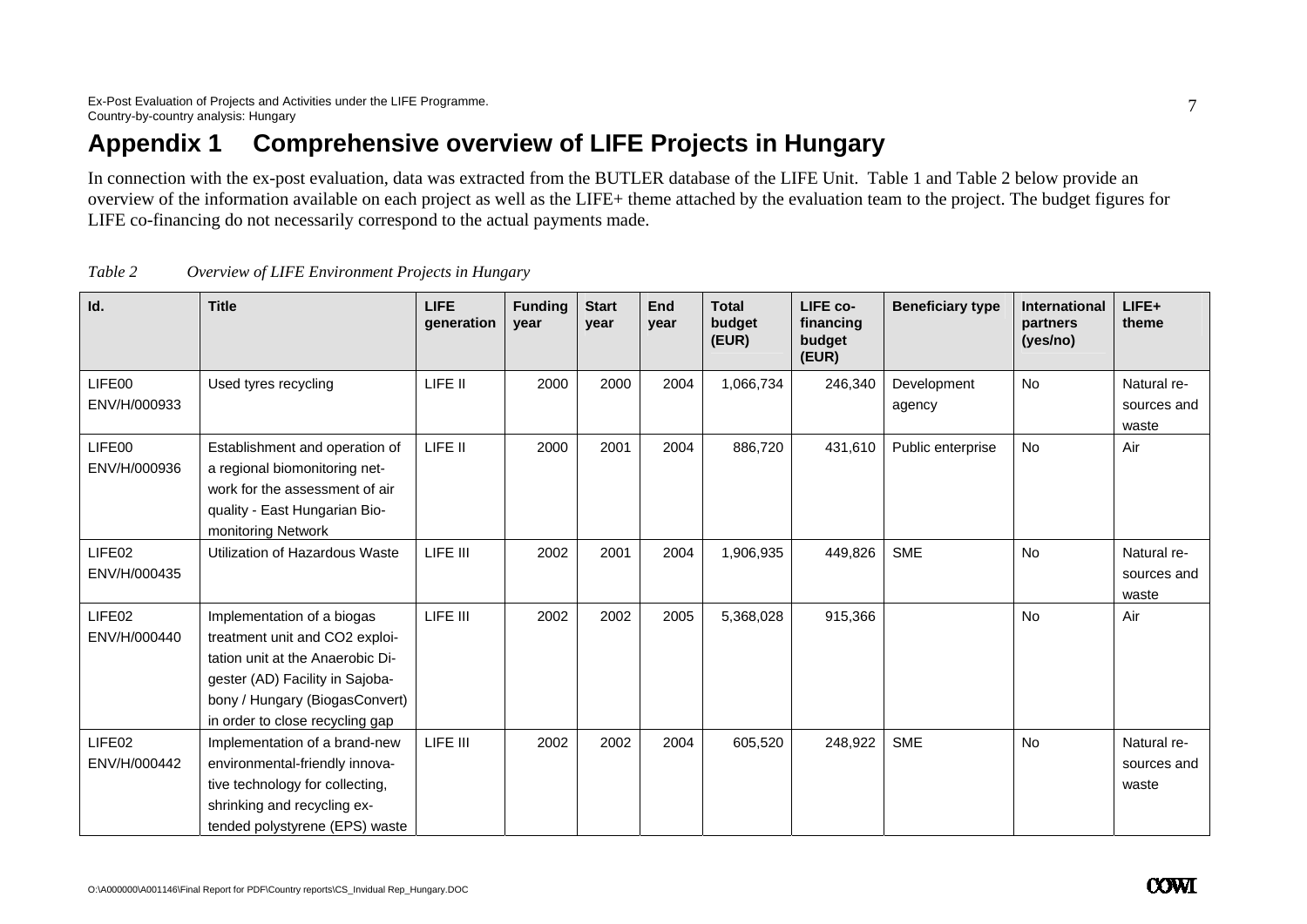| Id.                     | <b>Title</b>                                                                                                                                                                                                                                                          | LIFE<br>generation | <b>Funding</b><br>year | <b>Start</b><br>year | End<br>year | <b>Total</b><br>budget<br>(EUR) | LIFE co-<br>financing<br>budget<br>(EUR) | <b>Beneficiary type</b> | International<br>partners<br>(yes/no) | LIFE+<br>theme                      |
|-------------------------|-----------------------------------------------------------------------------------------------------------------------------------------------------------------------------------------------------------------------------------------------------------------------|--------------------|------------------------|----------------------|-------------|---------------------------------|------------------------------------------|-------------------------|---------------------------------------|-------------------------------------|
| LIFE02<br>ENV/H/000443  | Integrated wastewater treat-<br>ment and landfill recultivation by<br>means of development of a<br>closed-cycle rhizospheric bio-<br>logical wastewater treatment<br>system on the top of a small<br>municipal landfill of waste site -<br>a solution for rural areas | LIFE III           | 2002                   | 2002                 | 2005        | 932,321                         | 438,473                                  | NGO-Foundation          | <b>No</b>                             | Water                               |
| LIFE03<br>ENV/H/000272  | Selective collection of wastes of<br>the information society - pilot<br>testing in Central Eastern<br>Europe                                                                                                                                                          | LIFE III           | 2003                   | 2003                 | 2006        | 1,517,758                       | 653,979                                  | <b>SME</b>              | <b>No</b>                             | Natural re-<br>sources and<br>waste |
| LIFE03<br>ENV/H/000273  | Implementing an Integrated<br>Decision Support System for<br>the Sustainable Management of<br>Tourism in the Lake Balaton<br>Region - An innovative Solution<br>for Sustainable Tourism                                                                               | LIFE III           | 2003                   | 2003                 | 2007        | 1,492,150                       | 744,950                                  | NGO-Foundation          | <b>No</b>                             | Strategic<br>Approaches             |
| LIFE03<br>ENV/H/000280  | Sustainable use and manage-<br>ment rehabilitation of flood plain<br>in the Middle Tisza District                                                                                                                                                                     | LIFE III           | 2003                   | 2003                 | 2007        | 1,399,116                       | 691,508                                  | Regional authority      | No                                    | Water                               |
| LIFE03<br>ENV/H/000291  | Integrated (Multi-level inunda-<br>tion) water management system<br>solving flood-protection, nature<br>conservation and rural employ-<br>ment challenges                                                                                                             | LIFE III           | 2003                   | 2003                 | 2006        | 861,880                         | 257,358                                  | Public enterprise       | <b>No</b>                             | Water                               |
| LIFE04<br>ENV/HU/000372 | Modern and environmental<br>friendly composting methods of<br>agricultural waste                                                                                                                                                                                      | LIFE III           | 2004                   | 2003                 | 2006        | 1,681,127                       | 340,683                                  | <b>SME</b>              | No                                    | Natural re-<br>sources and<br>waste |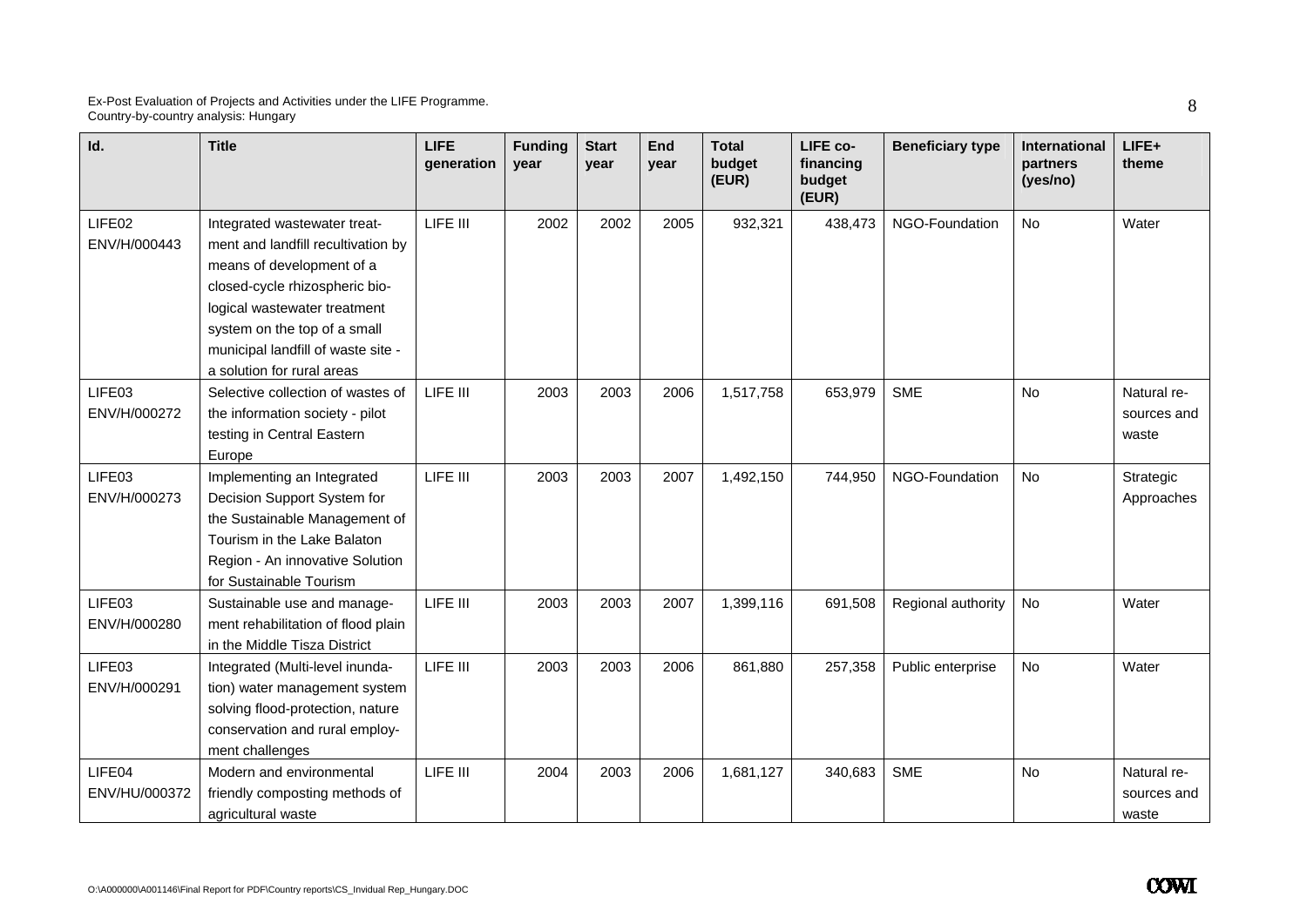| Id.                     | <b>Title</b>                                                                                                                                                                                                                                | <b>LIFE</b><br>generation | <b>Funding</b><br>year | <b>Start</b><br>year | End<br>year | <b>Total</b><br>budget<br>(EUR) | LIFE co-<br>financing<br>budget<br>(EUR) | <b>Beneficiary type</b>   | <b>International</b><br>partners<br>(yes/no) | LIFE+<br>theme |
|-------------------------|---------------------------------------------------------------------------------------------------------------------------------------------------------------------------------------------------------------------------------------------|---------------------------|------------------------|----------------------|-------------|---------------------------------|------------------------------------------|---------------------------|----------------------------------------------|----------------|
| LIFE04<br>ENV/HU/000374 | Removal of toxic heavy metals<br>from waste water by special<br>yeast produced by bioconver-<br>sion on food byproducts - an<br>integrated solution for wastewa-<br>ter treatment                                                           | LIFE III                  | 2004                   | 2004                 | 2007        | 1,143,871                       | 565,175                                  | <b>SME</b>                | <b>No</b>                                    | Water          |
| LIFE04<br>ENV/HU/000382 | Implementation of an innovative<br>Decision Support Tool for the<br>Sustainable water and land-use<br>management planning and Flow<br>Suppelmentation of the Hungar-<br>ian-Slovakian Transboundary<br>Danube Wetland Area (Sziget-<br>köz) | LIFE III                  | 2004                   | 2004                 | 2008        | 2,168,645                       | 1,078,652                                | Intergovernmental<br>body | No                                           | Water          |
| LIFE05<br>ENV/H/000418  | Sustainable management and<br>treatment of arsenic bearing<br>groundwater in Southern Hun-<br>gary                                                                                                                                          | LIFE III<br>Extension     | 2005                   | 2005                 | 2009        | 1,658,000                       | 808,514                                  | Regional authority        | <b>No</b>                                    | Water          |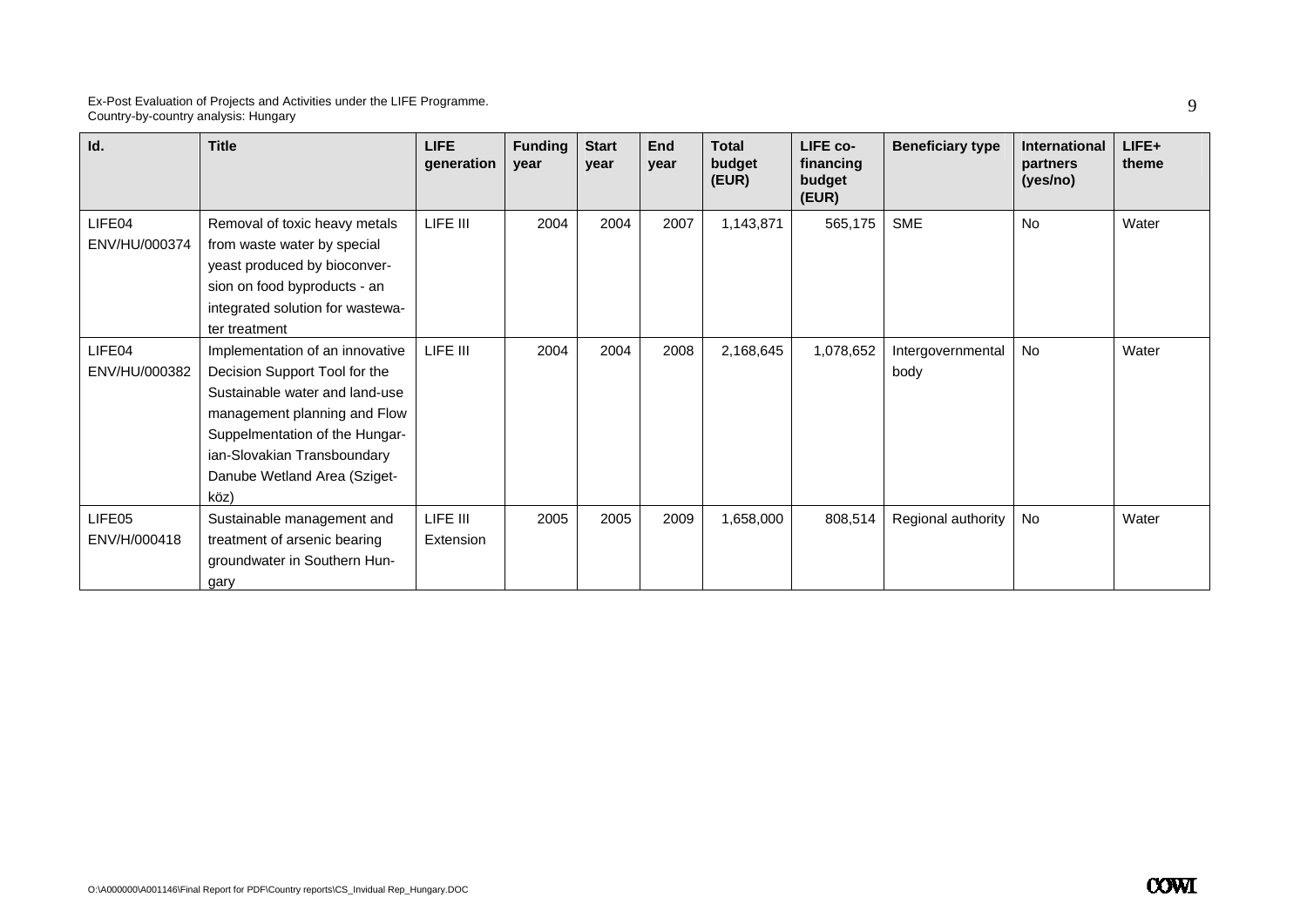*Table 3 Overview of LIFE Nature Projects in Hungary* 

| Id.                     | <b>Title</b>                                                                                                           | <b>LIFE</b><br>generation | <b>Funding</b><br>year | <b>Start</b><br>year | End<br>year | <b>Total</b><br>budget<br>(EUR) | LIFE co-<br>financing<br>(EUR) | <b>Beneficiary</b><br>type | <b>International</b><br>partners<br>(yes/no) | <b>Directive</b><br>(Birds,<br>Habitats) or<br>biodiversity |
|-------------------------|------------------------------------------------------------------------------------------------------------------------|---------------------------|------------------------|----------------------|-------------|---------------------------------|--------------------------------|----------------------------|----------------------------------------------|-------------------------------------------------------------|
| LIFE00<br>NAT/H/007162  | Funding the base of long term<br>large carnivore conservation in<br>Hungary                                            | LIFE II                   | 2000                   | 2001                 | 2006        | 375,883                         | 239,105                        | University                 | <b>No</b>                                    | Habitats                                                    |
| LIFE02<br>NAT/H/008627  | Conservation of Aquila heliaca in<br>the Carpathian basin                                                              | LIFE III                  | 2002                   | 2002                 | 2006        | 585,475                         | 439,106                        | NGO-<br>Foundation         | No                                           | <b>Birds</b>                                                |
| LIFE02<br>NAT/H/008630  | The practical protection of Angel-<br>ica palustris habitats                                                           | LIFE III                  | 2002                   | 2002                 | 2007        | 1,330,000                       | 665,000                        |                            | No                                           | <b>Habitats</b>                                             |
| LIFE02<br>NAT/H/008634  | Restoration of pannonic steppes,<br>marshes of Hortobágy National<br>Park                                              | LIFE III                  | 2002                   | 2002                 | 2006        | 780,744                         | 546,521                        | Park-Reserve<br>authority  | <b>No</b>                                    | <b>Habitats</b>                                             |
| LIFE02<br>NAT/H/008638  | Habitat management of<br>Hortóbagy eco-region for bird<br>protection                                                   | LIFE III                  | 2002                   | 2002                 | 2006        | 829,534                         | 622,151                        | NGO-<br>Foundation         | No                                           | <b>Birds</b>                                                |
| LIFE03<br>NAT/H/000167  | <b>Restoration of Pannonic forests</b><br>and grasslands on the Szénás-<br>hills                                       | LIFE III                  | 2003                   | 2003                 | 2008        | 847,283                         | 635,462                        | Park-Reserve<br>authority  | <b>No</b>                                    | <b>Habitats</b>                                             |
| LIFE04<br>NAT/HU/000109 | Conservation of Otis tarda in<br>Hungary                                                                               | LIFE III                  | 2004                   | 2004                 | 2009        | 4,349,471                       | 1,929,024                      | Park-Reserve<br>authority  | <b>No</b>                                    | <b>Birds</b>                                                |
| LIFE04<br>NAT/HU/000116 | Establishing the background of<br>saving the Hungarian meadow<br>viper (Vipera ursinii rakosiensis)<br>from extinction | LIFE III                  | 2004                   | 2004                 | 2008        | 649,000                         | 324,500                        | NGO-<br>Foundation         | <b>No</b>                                    | <b>Habitats</b>                                             |
| LIFE04<br>NAT/HU/000118 | Complex habitat rehabilitation of<br>the Central Bereg Plain, North-<br>east Hungary                                   | LIFE III                  | 2004                   | 2005                 | 2009        | 1,226,178                       | 858,325                        | Park-Reserve<br>authority  | No                                           | <b>Habitats</b>                                             |
| LIFE04<br>NAT/HU/000119 | Grassland restoration and marsh<br>protectin in Egyek-Pusztakócs                                                       | LIFE III                  | 2004                   | 2004                 | 2009        | 1,040,000                       | 700,302                        | Park-Reserve<br>authority  | <b>No</b>                                    | <b>Habitats</b>                                             |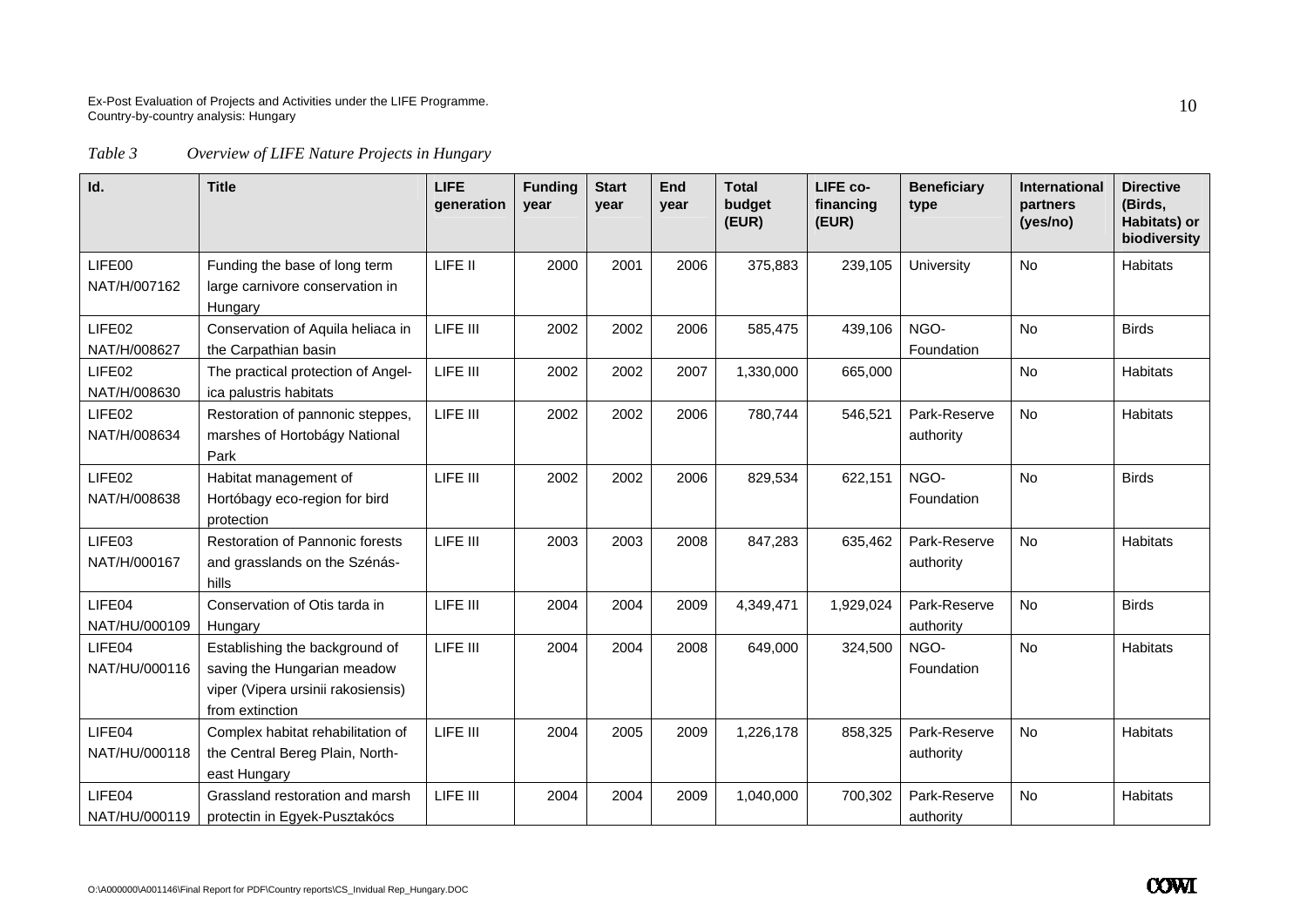| Id.                    | <b>Title</b>                                                                                                          | LIFE.<br>generation   | <b>Funding</b><br>year | <b>Start</b><br>vear | <b>End</b><br>year | <b>Total</b><br>budget<br>(EUR) | LIFE co-<br>financing<br>(EUR) | <b>Beneficiary</b><br>type | <b>International</b><br>partners<br>(yes/no) | <b>Directive</b><br>(Birds,<br>Habitats) or<br>biodiversity |
|------------------------|-----------------------------------------------------------------------------------------------------------------------|-----------------------|------------------------|----------------------|--------------------|---------------------------------|--------------------------------|----------------------------|----------------------------------------------|-------------------------------------------------------------|
| LIFE05<br>NAT/H/000117 | Habitat management on the Pan-<br>nonian grasslands in Hungary                                                        | LIFE III<br>Extension | 2005                   | 2006                 | 2010               | 1,082,424                       | 666,774                        | NGO-<br>Foundation         | <b>No</b>                                    | <b>Habitats</b>                                             |
| LIFE05<br>NAT/H/000122 | Conservation of Falco vesper-<br>tinus in the Pannonian Region                                                        | LIFE III<br>Extension | 2005                   | 2006                 | 2010               | 1,546,580                       | 772,190                        | Park-Reserve<br>authority  | <b>No</b>                                    | <b>Birds</b>                                                |
| LIFE06<br>NAT/H/000096 | Conservation of Falco cherrug in<br>the Carpathian basin                                                              | LIFE III<br>Extension | 2006                   | 2006                 | 2011               | 2,152,042                       | 1,606,715                      | Park-Reserve<br>authority  | <b>No</b>                                    | <b>Birds</b>                                                |
| LIFE06<br>NAT/H/000098 | Conservation of Euro-siberian<br>steppic woods and Pannonic<br>sand steppes in "Nagykörösi<br>pusztai tölgyesek" pSCI | LIFE III<br>Extension | 2006                   | 2006                 | 2011               | 1,863,236                       | 1,397,427                      | Park-Reserve<br>authority  | <b>No</b>                                    | <b>Habitats</b>                                             |
| LIFE06<br>NAT/H/000102 | Restoration and grassland man-<br>agement of Felsö-Kongó mead-<br>ows                                                 | LIFE III<br>Extension | 2006                   | 2007                 | 2010               | 288,045                         | 143,245                        | Park-Reserve<br>authority  | <b>No</b>                                    | <b>Habitats</b>                                             |
| LIFE06<br>NAT/H/000104 | Conservation of the Pannon en-<br>demic Dianthus diutinus                                                             | LIFE III<br>Extension | 2006                   | 2006                 | 2011               | 1,630,785                       | 1,223,088                      | Park-Reserve<br>authority  | <b>No</b>                                    | <b>Habitats</b>                                             |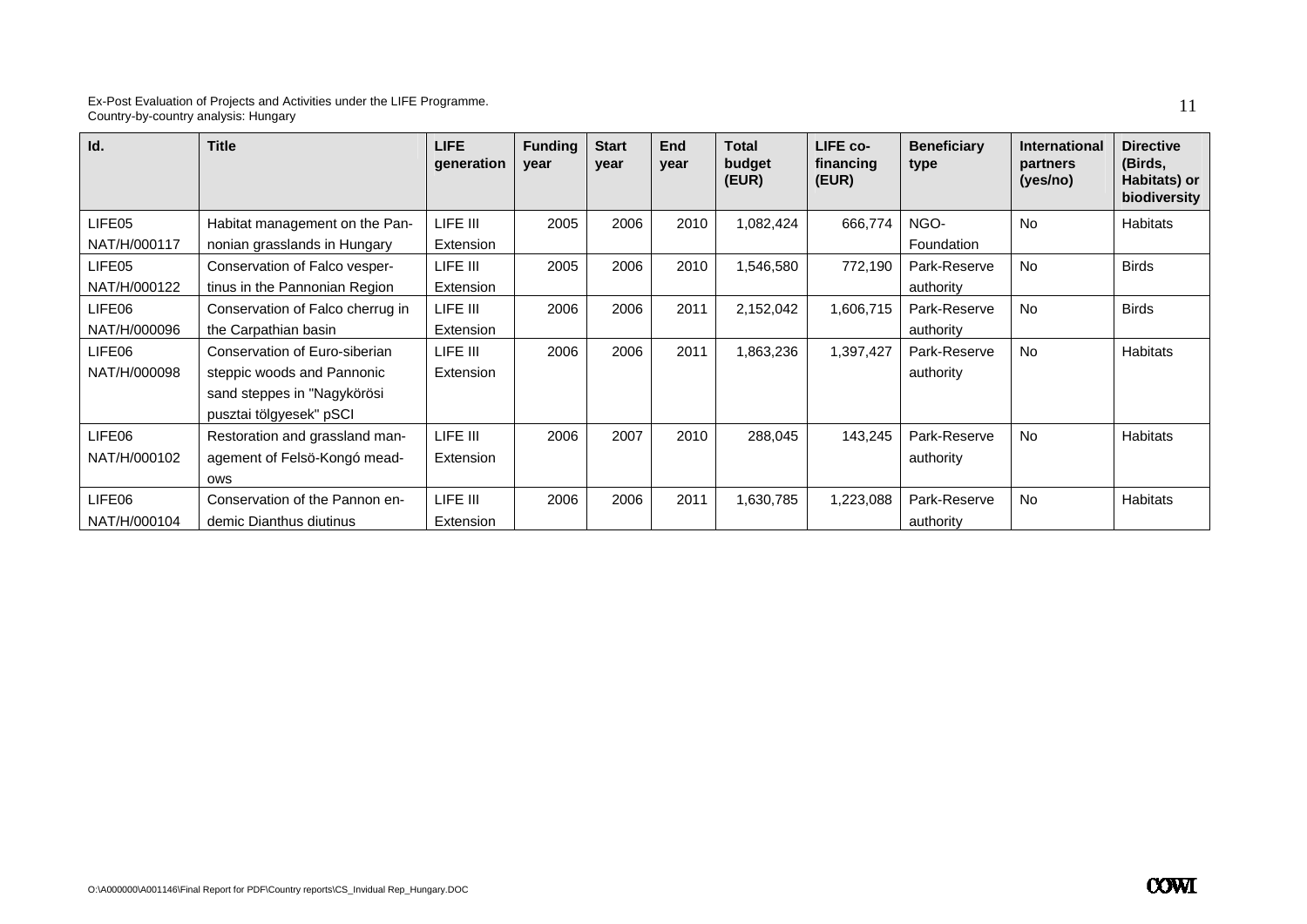## **Appendix 2 Summary tables on LIFE Environment projects in Hungary**

| <b>Generation</b>                                     | Year         | <b>Number of</b><br>projects | <b>Total budget</b><br>(EUR<br>million) | <b>Total LIFE</b><br>co-financing<br>budget (EUR<br>million) | Average<br>duration<br>(years) | Average<br><b>LIFE funding</b><br>per project<br>(EUR<br>million) |
|-------------------------------------------------------|--------------|------------------------------|-----------------------------------------|--------------------------------------------------------------|--------------------------------|-------------------------------------------------------------------|
| LIFE II                                               | 1996         | $\mathbf 0$                  | 0.0                                     | 0.0                                                          | 0.0                            | 0.0                                                               |
|                                                       | 1997         | $\pmb{0}$                    | 0.0                                     | 0.0                                                          | 0.0                            | 0.0                                                               |
|                                                       | 1998         | 0                            | 0.0                                     | 0.0                                                          | 0.0                            | 0.0                                                               |
|                                                       | 1999         | $\pmb{0}$                    | 0.0                                     | 0.0                                                          | 0.0                            | 0.0                                                               |
|                                                       | <b>Total</b> | $\pmb{0}$                    | 0.0                                     | 0.0                                                          | 0.0                            | 0.0                                                               |
| LIFE III                                              | 2000         | $\overline{2}$               | 2.0                                     | 0.7                                                          | 3.5                            | 0.3                                                               |
|                                                       | 2002         | $\overline{4}$               | 8.8                                     | 2.1                                                          | 2.8                            | 0.5                                                               |
|                                                       | 2003         | $\overline{4}$               | 5.3                                     | 2.3                                                          | 3.5                            | 0.6                                                               |
|                                                       | 2004         | 3                            | 5.0                                     | 2.0                                                          | 3.3                            | 0.7                                                               |
|                                                       | <b>Total</b> | 13                           | 21                                      | $\overline{7}$                                               | 3.2                            | 0.5                                                               |
| LIFE III<br>extension                                 | 2005         | 1                            | 1.7                                     | 0.8                                                          | 4.0                            | 0.8                                                               |
|                                                       | 2006         | $\pmb{0}$                    | 0.0                                     | 0.0                                                          | 0.0                            | 0.0                                                               |
|                                                       | <b>Total</b> | 1                            | 1.7                                     | 0.8                                                          | 4.0                            | 0.8                                                               |
| <b>Grand total</b>                                    |              | 14                           | 22.7                                    | 7.9                                                          | 3.3                            | 0.6                                                               |
| Comparative<br>figures for all<br><b>ENV</b> projects |              | 1,076                        | 1,947.7                                 | 615.9                                                        | 3.3                            | 0.6                                                               |

*Table 4 Overview of LIFE ENV projects in Hungary by year, 1996-2006*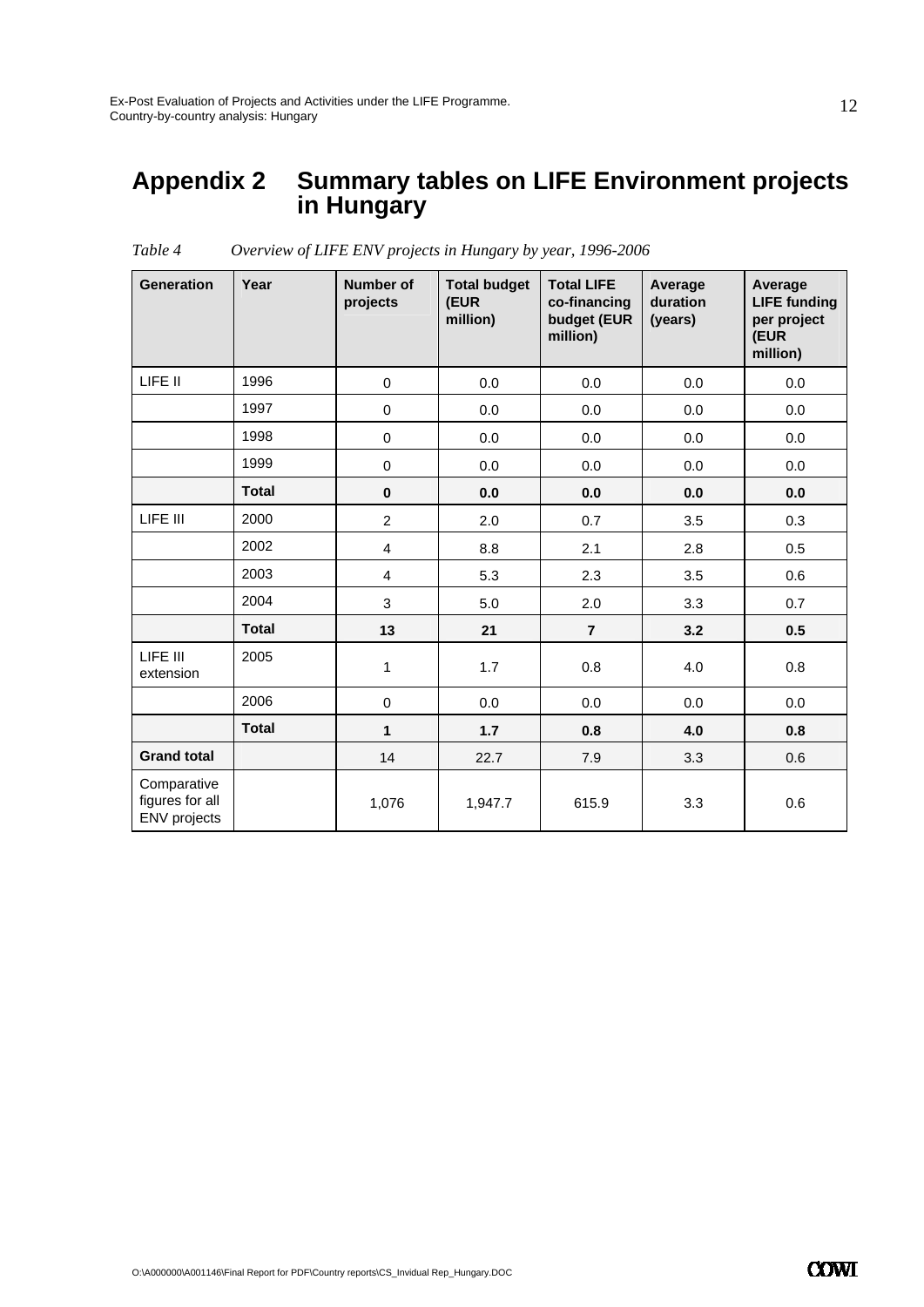| $LIFE+$ theme                  | No. of<br>projects | In $%$ of<br>total | <b>Total</b><br>budget<br>(EUR<br>million) | In $%$ of<br>total | <b>LIFE</b><br>contribution<br>(EUR<br>million) | In $%$ of<br>total |
|--------------------------------|--------------------|--------------------|--------------------------------------------|--------------------|-------------------------------------------------|--------------------|
| Climate change                 | 0                  | $0\%$              | 0.0                                        | $0\%$              | 0.0                                             | 0%                 |
| Air                            | 2                  | 14%                | 6.3                                        | 28%                | 1.3                                             | 17%                |
| Water                          | 6                  | 43%                | 8.2                                        | 36%                | 3.8                                             | 49%                |
| Soil                           | 0                  | 0%                 | 0.0                                        | $0\%$              | 0.0                                             | $0\%$              |
| Forests                        | 0                  | $0\%$              | 0.0                                        | $0\%$              | 0.0                                             | 0%                 |
| Natural resources and<br>waste | 5                  | 36%                | 6.8                                        | 30%                | 1.9                                             | 25%                |
| Chemicals                      | 0                  | $0\%$              | 0.0                                        | $0\%$              | 0.0                                             | 0%                 |
| Urban environment              | 0                  | $0\%$              | 0.0                                        | $0\%$              | 0.0                                             | 0%                 |
| Strategic approaches           | $\mathbf{1}$       | 7%                 | 1.5                                        | 7%                 | 0.7                                             | 9%                 |
| <b>Total</b>                   | 14                 | 100%               | 22.7                                       | 100%               | 7.9                                             | 100%               |

*Table 5 Overview of LIFE ENV projects in Hungary 1996-2006 by theme* 

13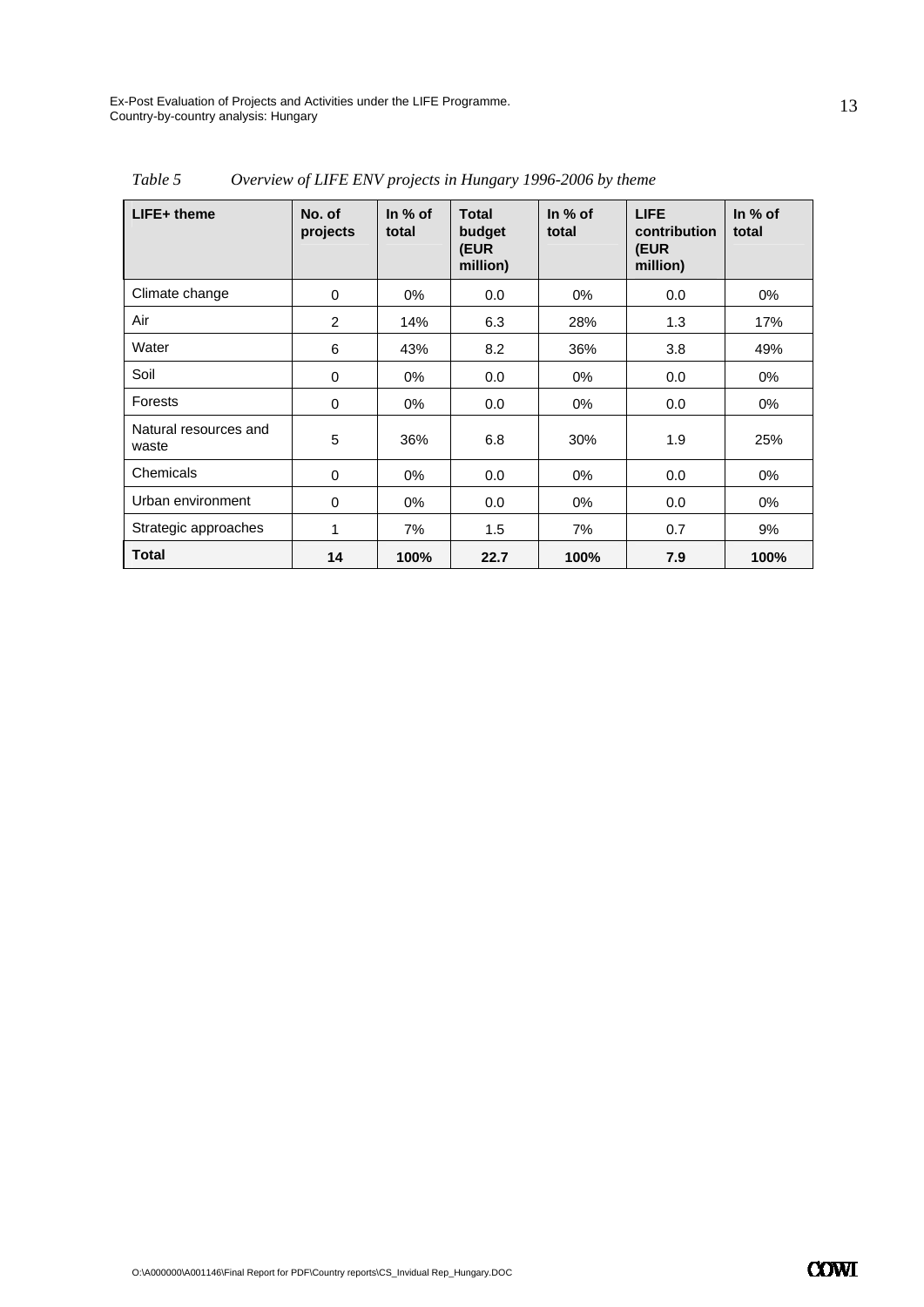| <b>Beneficiary type</b>                  | No. of<br>projects | In % of<br>total | <b>Total</b><br>budget<br>(EUR<br>million) | In % of<br>total | <b>LIFE</b><br>contribution<br>(EUR<br>million) | In % of<br>total |
|------------------------------------------|--------------------|------------------|--------------------------------------------|------------------|-------------------------------------------------|------------------|
| <b>Public entities</b>                   |                    |                  |                                            |                  |                                                 |                  |
| National authority                       | $\mathbf 0$        | 0%               | 0.0                                        | 0%               | 0.0                                             | 0%               |
| Regional authority                       | $\overline{2}$     | 14%              | 3.1                                        | 13%              | 1.5                                             | 19%              |
| Local authority                          | $\mathbf 0$        | 0%               | 0.0                                        | 0%               | 0.0                                             | 0%               |
| Development agency                       | $\mathbf{1}$       | 7%               | 1.1                                        | 5%               | 0.2                                             | 3%               |
| Intergovernmental body                   | 1                  | 7%               | 2.2                                        | 10%              | 1.1                                             | 14%              |
| Park-reserve authority                   | $\mathbf 0$        | 0%               | 0.0                                        | 0%               | 0.0                                             | 0%               |
| Sub-total                                | 4                  | 29%              | 6.3                                        | 28%              | 2.8                                             | 36%              |
| <b>Public and private enterprises</b>    |                    |                  |                                            |                  |                                                 |                  |
| International enterprise                 | $\mathbf 0$        | 0%               | 0.0                                        | 0%               | 0.0                                             | 0%               |
| Large enterprise                         | $\Omega$           | 0%               | 0.0                                        | 0%               | 0.0                                             | 0%               |
| SME Small and medium sized<br>enterprise | $\mathbf 0$        | 0%               | 0.0                                        | 0%               | 0.0                                             | $0\%$            |
| Mixed enterprise                         | $\overline{2}$     | 14%              | 1.7                                        | 8%               | 0.7                                             | 9%               |
| Public enterprise                        | 5                  | 36%              | 6.9                                        | 30%              | 2.3                                             | 29%              |
| Sub-total                                | $\overline{7}$     | 50%              | 8.6                                        | 38%              | 2.9                                             | 37%              |
| <b>NGOs and research</b>                 |                    |                  |                                            |                  |                                                 |                  |
| NGO-Foundation                           | $\overline{2}$     | 14%              | 2.4                                        | 11%              | 1.2                                             | 15%              |
| <b>Research institutions</b>             | $\mathbf 0$        | 0%               | 0.0                                        | 0%               | 0.0                                             | 0%               |
| University                               | $\mathbf 0$        | 0%               | 0.0                                        | 0%               | 0.0                                             | 0%               |
| Training centre                          | $\mathbf 0$        | 0%               | 0.0                                        | 0%               | 0.0                                             | 0%               |
| Sub-total                                | $\overline{2}$     | 14%              | 2.4                                        | 11%              | 1.2                                             | 15%              |
| None indicated                           | 1                  | 7%               | 5.4                                        | 24%              | 0.9                                             | 12%              |
| <b>Total</b>                             | 14                 | 100%             | 22.7                                       | 100%             | 7.9                                             | 100%             |

*Table 6 Hungary LIFE ENV projects 1996-2006 according to beneficiary type*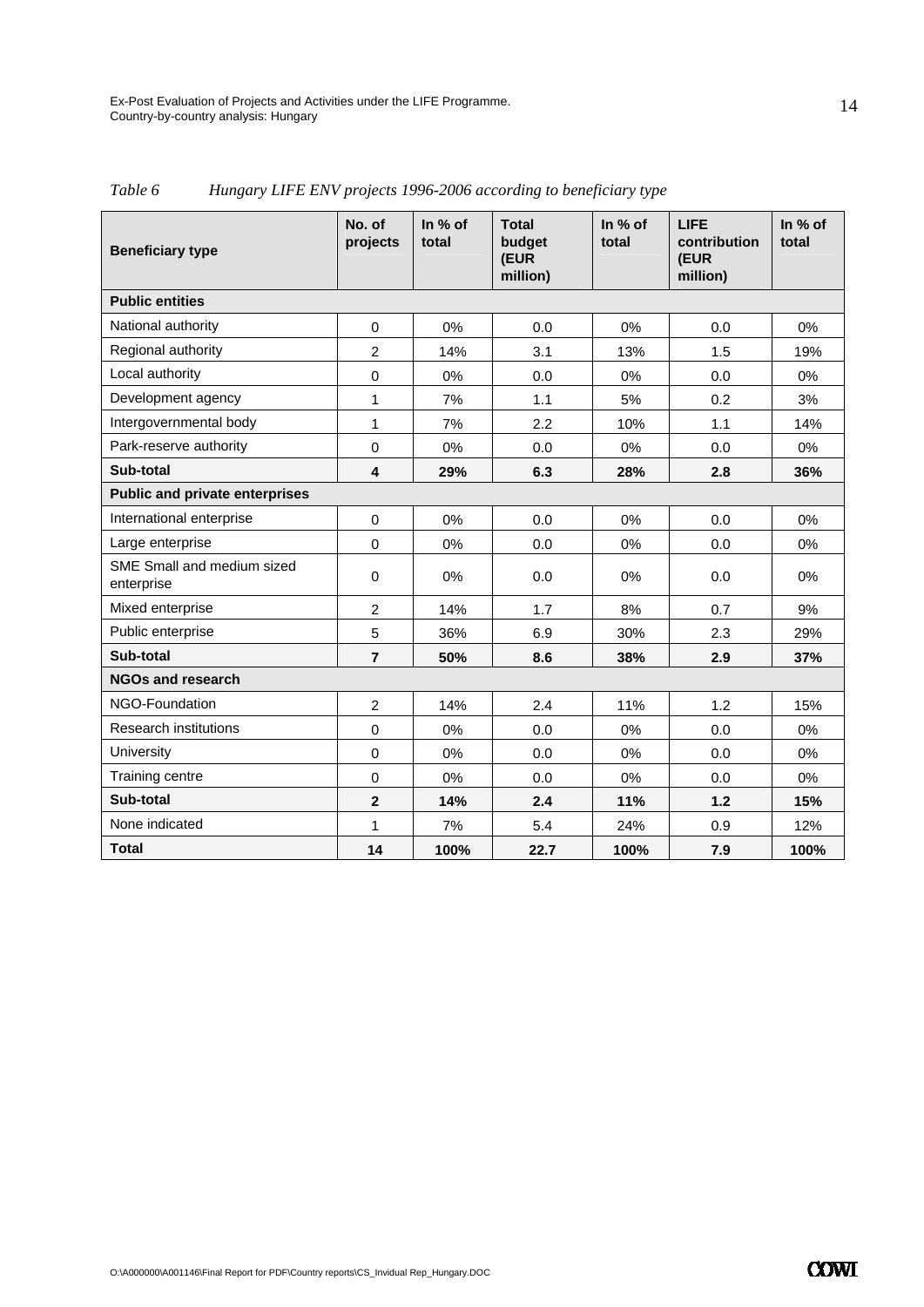### **Appendix 3 Summary tables on LIFE Nature projects in Hungary**

| <b>Generation</b>                              | Year         | <b>Number of</b><br>projects | <b>Total budget</b><br>(EUR<br>million) | <b>Total LIFE</b><br>co-financing<br>budget (EUR<br>million) | Average<br>duration<br>(years) | Average<br><b>LIFE funding</b><br>per project<br>(EUR<br>million) |
|------------------------------------------------|--------------|------------------------------|-----------------------------------------|--------------------------------------------------------------|--------------------------------|-------------------------------------------------------------------|
| LIFE II                                        | 1996         | $\mathbf 0$                  | 0.0                                     | 0.0                                                          | 0.0                            | 0.0                                                               |
|                                                | 1997         | $\pmb{0}$                    | 0.0                                     | 0.0                                                          | 0.0                            | 0.0                                                               |
|                                                | 1998         | $\pmb{0}$                    | 0.0                                     | 0.0                                                          | 0.0                            | 0.0                                                               |
|                                                | 1999         | 0                            | 0.0                                     | 0.0                                                          | 0.0                            | 0.0                                                               |
|                                                | <b>Total</b> | $\mathbf 0$                  | 0.0                                     | 0.0                                                          | 0.0                            | 0.0                                                               |
| LIFE III                                       | 2000         | 1                            | 0.4                                     | 0.2                                                          | 5.0                            | 0.2                                                               |
|                                                | 2002         | $\overline{4}$               | 3.5                                     | 2.3                                                          | 4.3                            | 0.6                                                               |
|                                                | 2003         | $\mathbf{1}$                 | 0.8                                     | 0.6                                                          | 5.0                            | 0.6                                                               |
|                                                | 2004         | $\overline{4}$               | 7.3                                     | 3.8                                                          | 4.5                            | 1.0                                                               |
|                                                | <b>Total</b> | 10                           | 12                                      | $\overline{7}$                                               | 4.5                            | 0.7                                                               |
| LIFE III<br>extension                          | 2005         | $\overline{c}$               | 2.6                                     | 1.4                                                          | 4.0                            | 0.7                                                               |
|                                                | 2006         | $\overline{4}$               | 5.9                                     | 4.4                                                          | 4.5                            | 1.1                                                               |
|                                                | <b>Total</b> | $6\phantom{1}$               | 8.6                                     | 5.8                                                          | 4.3                            | 1.0                                                               |
| <b>Grand total</b>                             |              | 16                           | 20.6                                    | 12.8                                                         | 4.4                            | 0.8                                                               |
| Comparative<br>figures for all<br>NAT projects |              | 771                          | 1,224.1                                 | 637.2                                                        | 4.2                            | 0.8                                                               |

*Table 7 Overview of LIFE NAT projects in Hungary, 1996-2006* 

*Table 8 Categories of LIFE NAT projects in Hungary, 1996-2006* 

| <b>LIFE NAT themes</b>       | No. of<br>projects | In % of total | <b>Total budget</b><br>(EUR million) | In $%$ of<br>total | <b>LIFE</b><br>contribution<br>(EUR<br>million | In $%$ of<br>total |
|------------------------------|--------------------|---------------|--------------------------------------|--------------------|------------------------------------------------|--------------------|
| <b>Habitats Directive</b>    | 11                 | 69%           | 11.1                                 | 54%                | 7.4                                            | 58%                |
| <b>Birds Directive</b>       | 5                  | 31%           | 9.5                                  | 46%                | 5.4                                            | 42%                |
| <b>Biodiversity projects</b> | 0                  | $0\%$         | 0.0                                  | 0%                 | 0.0                                            | 0%                 |
| <b>Total</b>                 | 16                 | 100%          | 20.6                                 | 100%               | 12.8                                           | 100%               |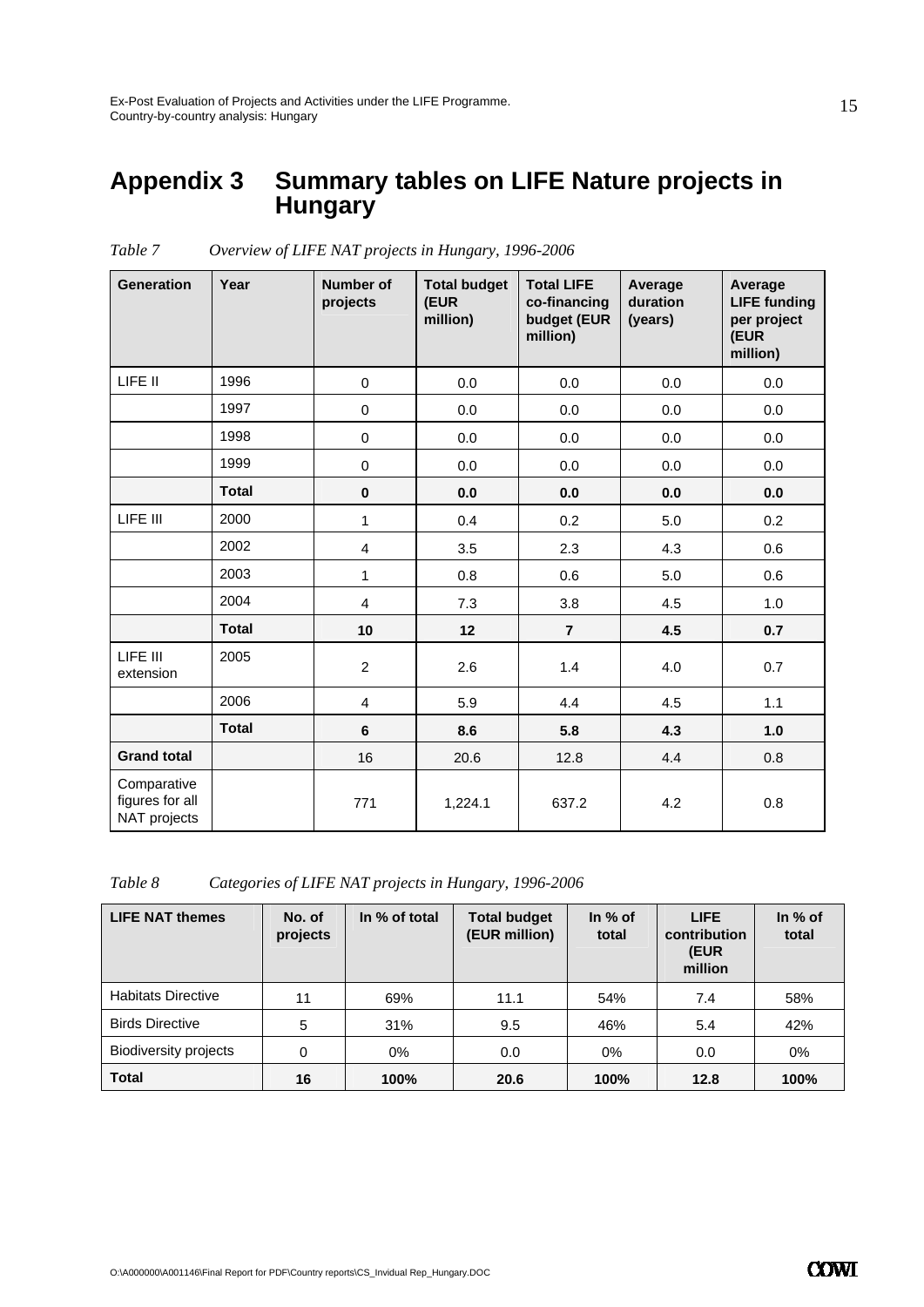| <b>Beneficiary type</b>                  | No. of<br>projects      | In % of<br>total | <b>Total</b><br>budget<br>(EUR<br>million) | In % of<br>total | <b>LIFE</b><br>contribution<br>(EUR<br>million) | In % of<br>total |  |  |  |  |  |
|------------------------------------------|-------------------------|------------------|--------------------------------------------|------------------|-------------------------------------------------|------------------|--|--|--|--|--|
| <b>Public entities</b>                   |                         |                  |                                            |                  |                                                 |                  |  |  |  |  |  |
| National authority                       | $\mathbf 0$             | 0%               | 0.0                                        | 0%               | 0.0                                             | $0\%$            |  |  |  |  |  |
| Regional authority                       | $\Omega$                | 0%               | 0.0                                        | $0\%$            | 0.0                                             | $0\%$            |  |  |  |  |  |
| Local authority                          | $\mathbf 0$             | 0%               | 0.0                                        | 0%               | 0.0                                             | 0%               |  |  |  |  |  |
| Development agency                       | $\mathbf 0$             | 0%               | 0.0                                        | 0%               | 0.0                                             | 0%               |  |  |  |  |  |
| Intergovernmental body                   | $\mathbf 0$             | 0%               | 0.0                                        | $0\%$            | 0.0                                             | 0%               |  |  |  |  |  |
| Park-reserve authority                   | 10                      | 63%              | 15.7                                       | 76%              | 9.8                                             | 77%              |  |  |  |  |  |
| Sub-total                                | 10                      | 63%              | 15.7                                       | 76%              | 9.8                                             | 77%              |  |  |  |  |  |
| <b>Public and private enterprises</b>    |                         |                  |                                            |                  |                                                 |                  |  |  |  |  |  |
| International enterprise                 | $\mathbf 0$             | 0%               | 0.0                                        | 0%               | 0.0                                             | 0%               |  |  |  |  |  |
| Large enterprise                         | $\Omega$                | 0%               | 0.0                                        | 0%               | 0.0                                             | 0%               |  |  |  |  |  |
| SME Small and medium sized<br>enterprise | $\mathbf 0$             | 0%               | 0.0                                        | 0%               | 0.0                                             | 0%               |  |  |  |  |  |
| Mixed enterprise                         | $\mathbf 0$             | 0%               | 0.0                                        | 0%               | 0.0                                             | $0\%$            |  |  |  |  |  |
| Public enterprise                        | $\mathbf 0$             | 0%               | 0.0                                        | 0%               | 0.0                                             | $0\%$            |  |  |  |  |  |
| Sub-total                                | $\mathbf 0$             | 0%               | 0.0                                        | 0%               | 0.0                                             | 0%               |  |  |  |  |  |
| <b>NGOs and research</b>                 |                         |                  |                                            |                  |                                                 |                  |  |  |  |  |  |
| NGO-Foundation                           | $\overline{\mathbf{4}}$ | 25%              | 3.1                                        | 15%              | 2.1                                             | 16%              |  |  |  |  |  |
| <b>Research institutions</b>             | $\mathbf 0$             | 0%               | 0.0                                        | 0%               | 0.0                                             | 0%               |  |  |  |  |  |
| University                               | $\mathbf{1}$            | 6%               | 0.4                                        | 2%               | 0.2                                             | 2%               |  |  |  |  |  |
| Training centre                          | $\mathbf 0$             | 0%               | 0.0                                        | 0%               | 0.0                                             | $0\%$            |  |  |  |  |  |
| Sub-total                                | 5                       | 31%              | 3.5                                        | 17%              | 2.3                                             | 18%              |  |  |  |  |  |
| None indicated                           | 1                       | 6%               | 1.3                                        | 6%               | 0.7                                             | 5%               |  |  |  |  |  |
| <b>Total</b>                             | 16                      | 100%             | 20.6                                       | 100%             | 12.8                                            | 100%             |  |  |  |  |  |

*Table 9 Hungary LIFE NAT projects 1996-2006 according to beneficiary type*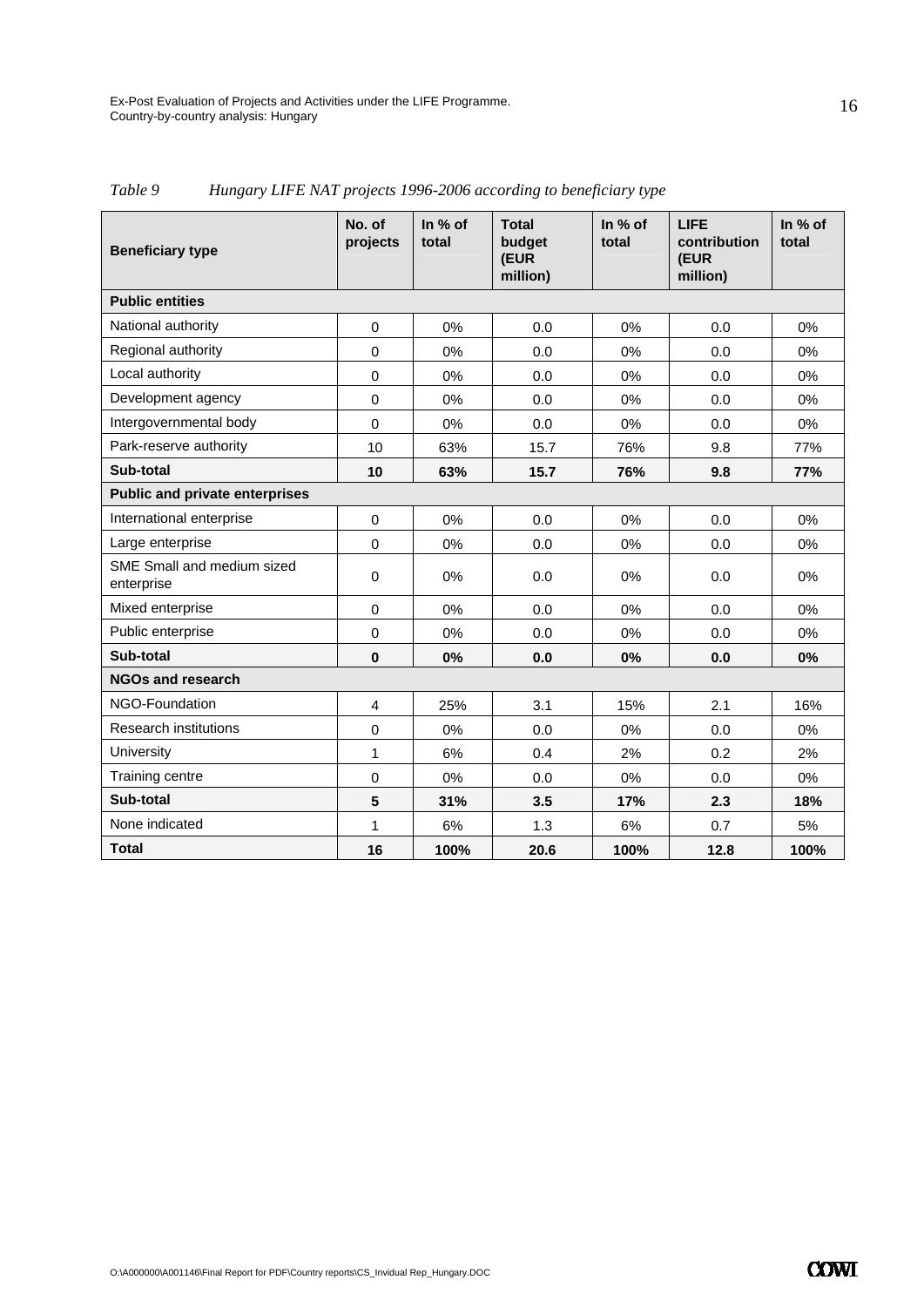### **Annex 1: Results and impacts for ENV project groups**

### **Technology projects (05/HU/418SUMANAS, 04/HU/372 Ecofilter, 04/HU/374 Retoxmet, 03/HU/272 IT recycling, 02/HU/435 UHWAll)**

According to the monitor projects in this group were successful except IT recycling which had to be terminated due to financial issues and the definition of prototype. The projects achieved their foreseen environmental objectives. Based on project studies one of the main results was the adoption of new inventions/innovations promoting advantages gained from the use of similar procedures (e.g. a method of used tyres recycling; the establishment of a regional biomonitoring network for the assessment of air quality; the implementation of a biogas treatment and  $CO<sub>2</sub>$  exploitation unit; the implementation of a brand-new environmental-friendly innovative technology for collecting, the shrinking and recycling of extended polystyrene waste; the development of a new wastewater system; the utilisation of waste inkdust for the production of bituminous isolation plates and the development of modern and environmentally-friendly composting methods for agricultural waste). An integrated solution for wastewater treatment has been also developed using a highly innovative new method.

### **Management/planning projects (04/HU/382 Szigetkoz, 03/HU/291 FOK Watman, 03/HU/280 SUMAR, 03/HU/273 Balaton, 02/HU/443 Ryzos., 00/HU/936 EHBN)**

According to the monitor projects in this group achieved mixed results, as their expected results were not so precisely defined and quantifiable. Most of these projects (Szigetköz ,Sumar, Balaton, Fok Watman) were dealing with water rehabilitation or sustainable use of them and as such, some of their objectives were nature-related objectives. Ryzhosperic was mainly achieving waste water treatment in a small village, while EHNB worked for air quality. Based on project studies these projects resulted in the following: water management and habitat restoration; the development of water regulation systems; the establishment of a proper land-use system - resulting in the increase of green areas; the integration of environmental and socio-economic monitoring; improvement of the water management of Tisza river; the establishment of natural water supply; the development of environmentally sound clean technology and the development of a new waste water cleaning technology.